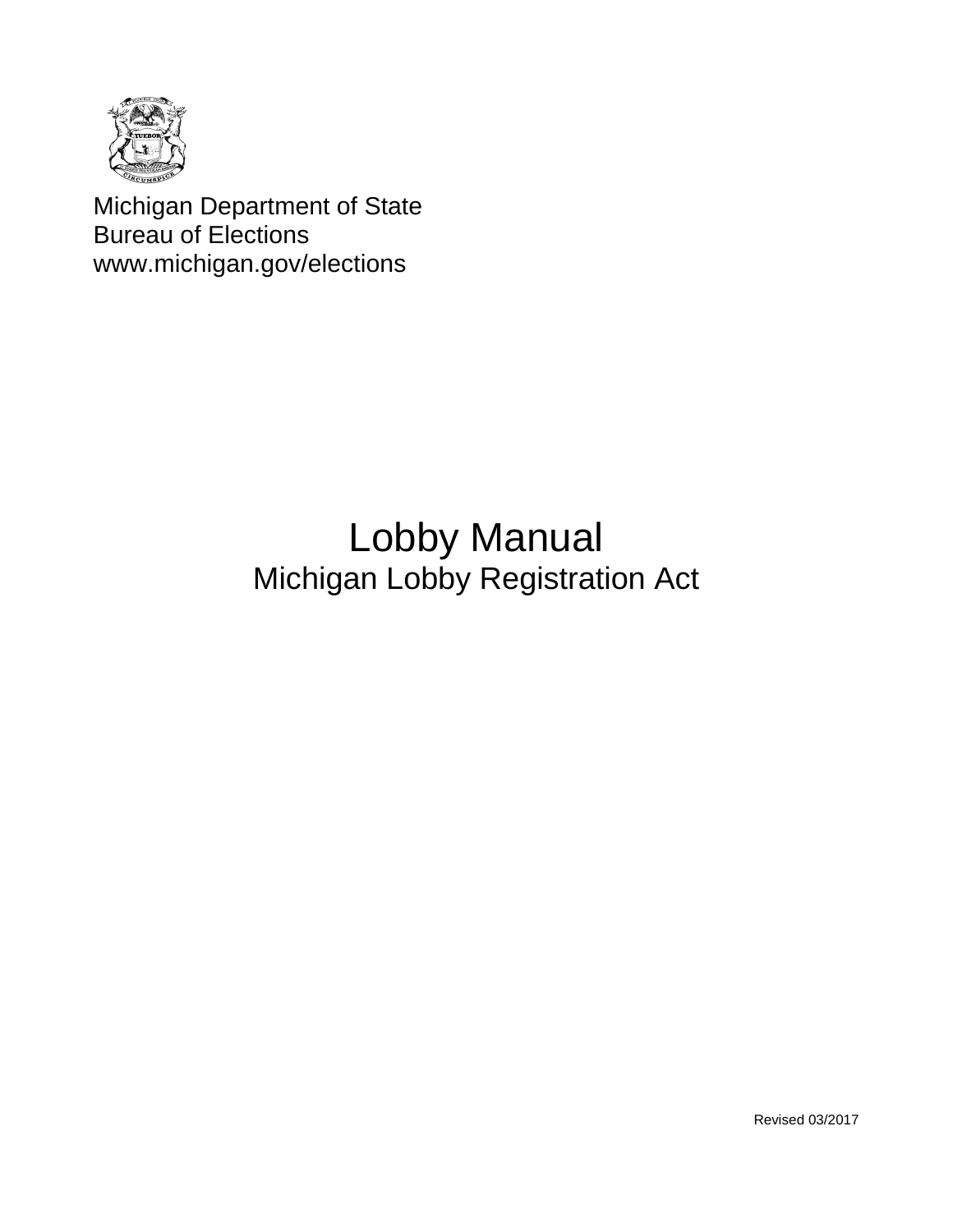# **TABLE OF CONTENTS LOBBY MANUAL**

## **INTRODUCTION TO MICHIGAN'S LOBBY REGISTRATION ACT: 4**

- Lobbying
	- o Exclusions from the Definition of Lobbying
	- Lobbyable Public Officials
		- o Executive Branch
		- o Legislative Branch
- Lobbyist
	- o Individuals as Lobbyists
	- o Units of Government as Lobbyists
	- o Non-Profit Organizations
- Lobbyist Agents
	- o Lobbyist Agent Firms
	- o Part-time Lobbying
	- o Government Employees as Lobbyist Agents

## **REGISTRATION REQUIREMENTS: 8**

- Registration Requirements
	- o Lobbyist Registration
	- o Lobbyist Agent Registration
	- o Registration Late Filing Fees
- Termination of a Registration
- Persons Exempted from Registration Requirements
- Persons Prohibited from Registering

## **REPORTING REQUIREMENTS: 11**

- Financial Report Summary Form
- Itemized Expenditure Form
- Coverage Periods and Due Dates
	- o Financial Report Late Fees
- Methods for Filing Financial Reports
	- o Paper Filing
	- o e-Lobby Electronic Filing
- Termination Reports
- Record Keeping

## **EXPENDITURES FOR LOBBYING: 13**

- Expenditures for Lobbying
- Other Expenditures Related to Lobbying
	- o Prohibited Gifts
		- o Financial Transactions
		- o Honorarium
		- o Fact Finding Tours
		- o Travel and Lodging for Public Officials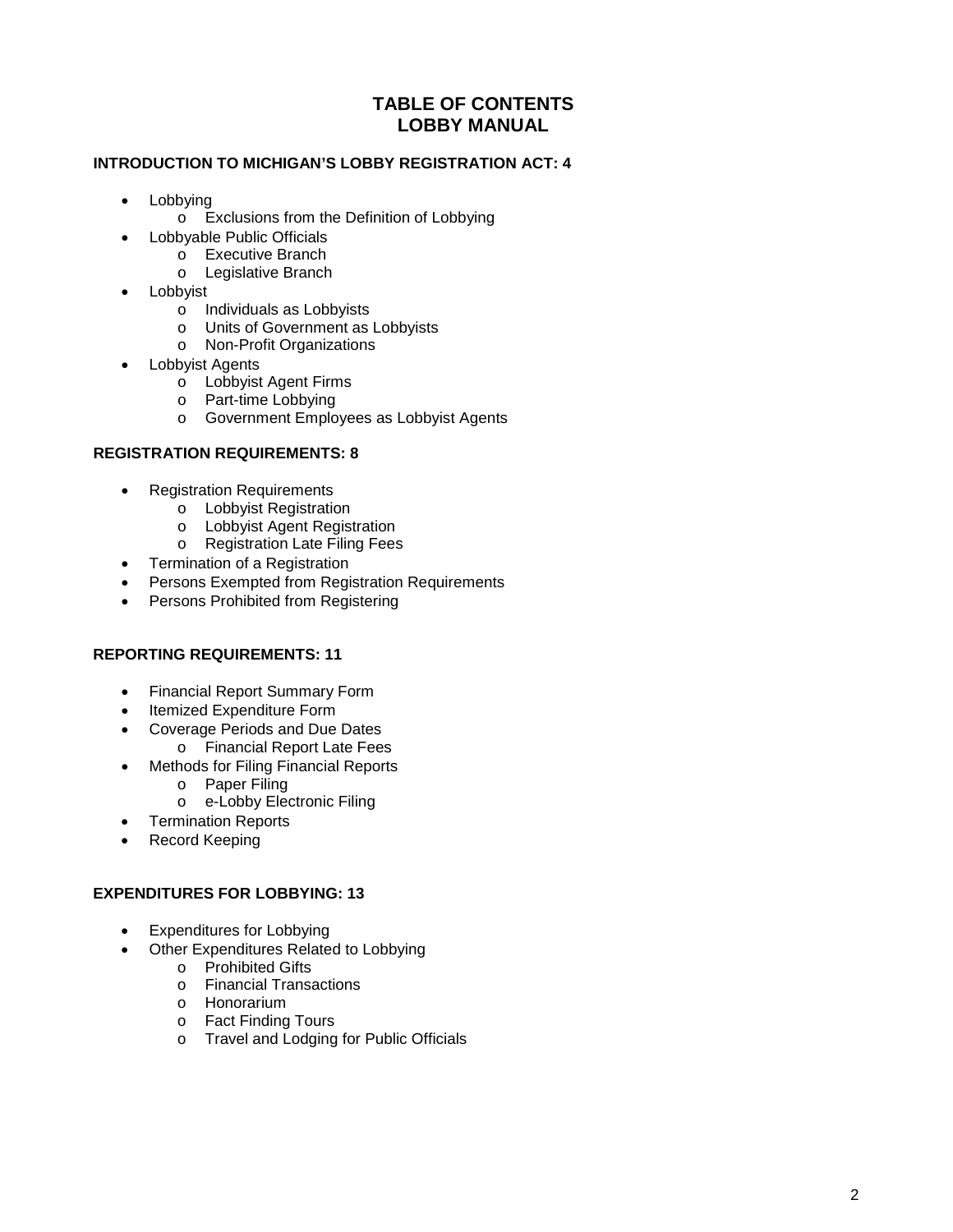# **LATE FILING FEES: 17**

- Ensuring a Timely Filing
- Late Filing Fee Assessment
- Good Cause Waiver
	- o First Category of Good Cause
	- o Second Category of Good Cause
	- o Categories of Persons Affected
- The Waiver Request

# **PROHIBITIONS UNDER THE ACT: 19**

• Prohibitions Under the Act

## **COMPLAINTS: 20**

• Complaints

# **DECLARATORY RULINGS AND INTERPRETIVE STATEMENTS: 21**

- Declaratory Rulings
- Interpretive Statements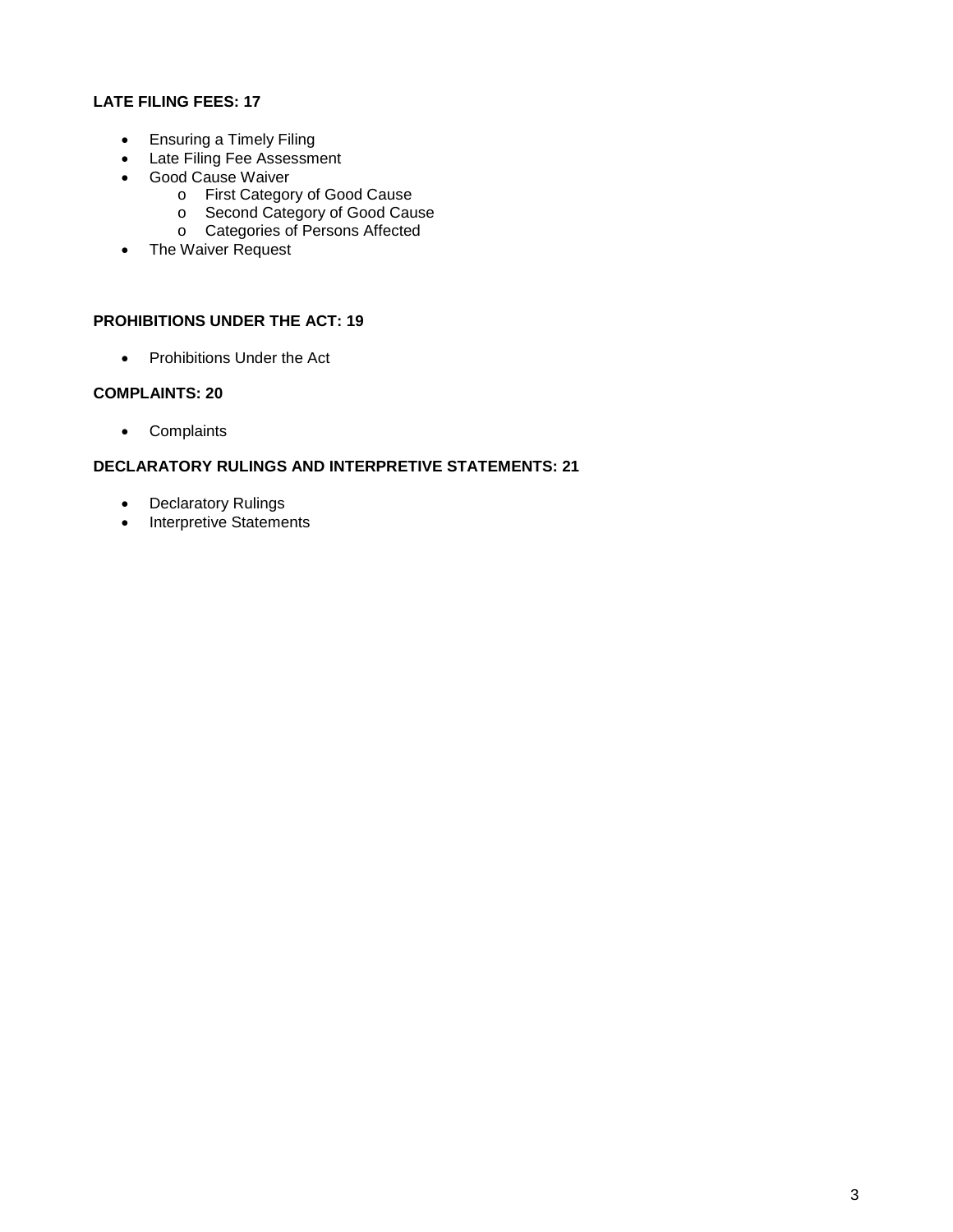# **INTRODUCTION TO MICHIGAN'S LOBBY REGISTRATION ACT**

[The Michigan Lobby Registration Act, Public Act 472 of 1978 \(M.C.L. 4.411 -](http://www.legislature.mi.gov/(S(2upxsp5ckf5ftgwb3obqg3ja))/mileg.aspx?page=getobject&objectname=mcl-Act-472-of-1978&queryid=18393748) M.C.L. 4.431) provides for public disclosure of the lobbying of state level public officials. Lobbying means spending money in an attempt to influence the legislative or administrative actions of state level lobbyable public officials.

The Lobby Act (Act) identifies three main actors in the Lobbying process:

- 1. Lobbyable Public Officials are specific people in State Government that are lobbyable;
- 2. Lobbyists are organizations or groups that spend money to lobby Public Officials; and
- 3. Lobbyist Agents are individuals that are paid by Lobbyists to influence Public Officials.

The Act does not license Lobbyists or Lobbyist Agents. Any person may communicate directly with public officials at any time. However, the Act requires a person to register as a Lobbyist or Lobbyist Agent once a monetary threshold is met.

The Act stipulates registration and reporting requirements for Lobbyists and Lobbyist Agents. There are no registration fees required by the Act. However, late filing fees are assessed if a required filing is not received timely. Thresholds and penalties under the Act are adjusted annually to reflect changes in the Detroit Consumer Price Index. The [current thresholds](http://www.michigan.gov/documents/sos/LobbyThresholds_508882_7.pdf) can be found can be found on the Bureau of Elections web site.

#### **Lobbying**

Lobbying is defined as any direct communication with a lobbyable state level public official to influence the official's legislative or administrative actions. The communication may be face to face, by telephone, letter, electronic media or any other means.

Section 5(2), "Lobbying means communicating directly with an official in the executive branch of state government or an official in the legislative branch of state government for the purpose of influencing legislative or administrative action. Lobbying does not include the providing of technical information by a person other than a person as defined in subsection (5) or an employee of a person as defined in subsection (5) when appearing before an officially convened legislative committee or executive department hearing panel. As used in this subsection, "technical information" means empirically verifiable data provided by a person recognized as an expert in the subject area to which the information provided is related."

A person has lobbied if the person makes direct contact with a public official to influence a legislative or an administrative action or pays another person to make direct contact with public officials to influence a legislative or an administrative action. Lobbying may take place anywhere and at any time a person makes direct contact with a lobbyable public official to influence their legislative or administrative actions.

Section 2(1): "Administrative action means the proposal, drafting, development, consideration, amendment, enactment or defeat of a non ministerial action or rule by an executive agency or an official in the executive branch of state government. Administrative Action does not include a quasijudicial determination as authorized by law."

Section 5(1), "Legislative action means introduction, sponsorship, support, opposition, consideration, debate, approval, veto, delay, or an official action by an official in the executive branch or an official in the legislative branch on a bill, resolution, amendment, nomination, appointment, report or any matter pending or proposed in a legislative committee or either house of the legislature. Legislative action does not include the representation of a person who has been subpoenaed to appear before the legislature or an agency of the legislature."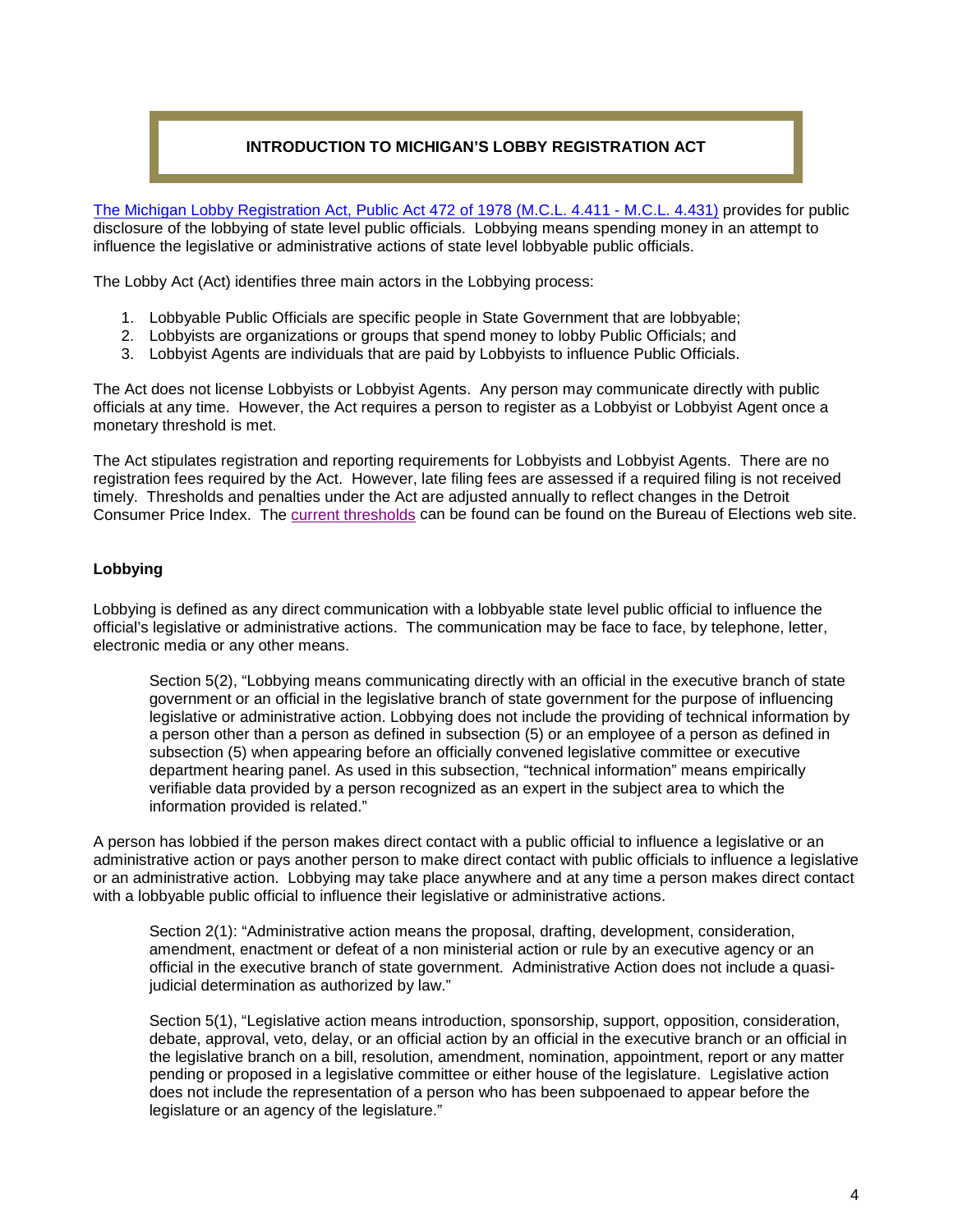Section 5(3), "Influencing means promoting, supporting, modifying, opposing or delaying by any means, including the providing or use of information, statistics, studies or analysis."

If a decision has not yet been made by a Lobbyist to engage in lobbying activity, the cost of analysis or expenditures made in order to assist in determining if a person will engage in lobbying does not count toward the expenditure thresholds. However, once a decision has been made to engage in lobbying, the analysis then becomes lobbying activity and expenditures made during that activity does count toward the expenditure thresholds. The cost of a Lobbyist Agent's fringe benefits or the Lobbyist Agent's travel to visit with a public official are not defined as lobbying expenditures.

#### Exclusions from the Definition of Lobbying

The following are excluded from the definition of Lobbying and therefore are not used in determining whether the thresholds for registering are met and are not reportable as a lobbying expense.

- Communications between employees and public officials for whom they work are excluded from the definition of lobbying. Note: Communications between employees of one executive department and another executive department or employees of an autonomous agency within the same department *may* constitute lobbying.
- Ministerial actions, those actions that are taken by a public official in obedience to law without their personal discretion as to whether or not to take action, are excluded from the definition of lobbying. This exemption includes administrative hearings and other quasi-judicial proceedings (IS Paul Bolek 4/19/84).
- The Act does not address grass roots lobbying specifically. Contacting members of an organization or the general public and urging them to contact a public official on their own time and at their own expense is not lobbying under the Act. However, contact that is paid for or controlled by a person may be lobbying and not exempt from the definition of lobbying.
- Taking an editorial stance in a newspaper or similar publication intended for general circulation would not meet the definition of lobbying as the communication is not made directly to lobbyable public officials to influence their actions.
- Communication with county, township, city or village level officials is not governed by the Act. Contact the local municipality to obtain information concerning their possible lobby registration requirements.
- Communication with federal level officials is not governed by the Act. Contact the Federal Elections Commission to obtain information concerning federal lobby registration requirements.

## **Lobbyable Public Officials**

Lobbyable public officials are specified under Section 5 of the Act. Officials in the executive branch are specified under Section 5(9). Officials in the legislative branch are specified under Section 5(10). **Note:** Due to executive orders which have changed the organization of various state executive departments, the listing of public officials as provided in the statute under Section 5 is no longer current. Current lobbyable public officials are available at the Bureau of Elections web site.

Lobbyable public officials are essentially those persons, as defined under statute, that may use personal discretion in deciding whether or not to take legislative or administrative action. The list of state level lobbyable public officials under Sections 5(9) and 5(10) includes: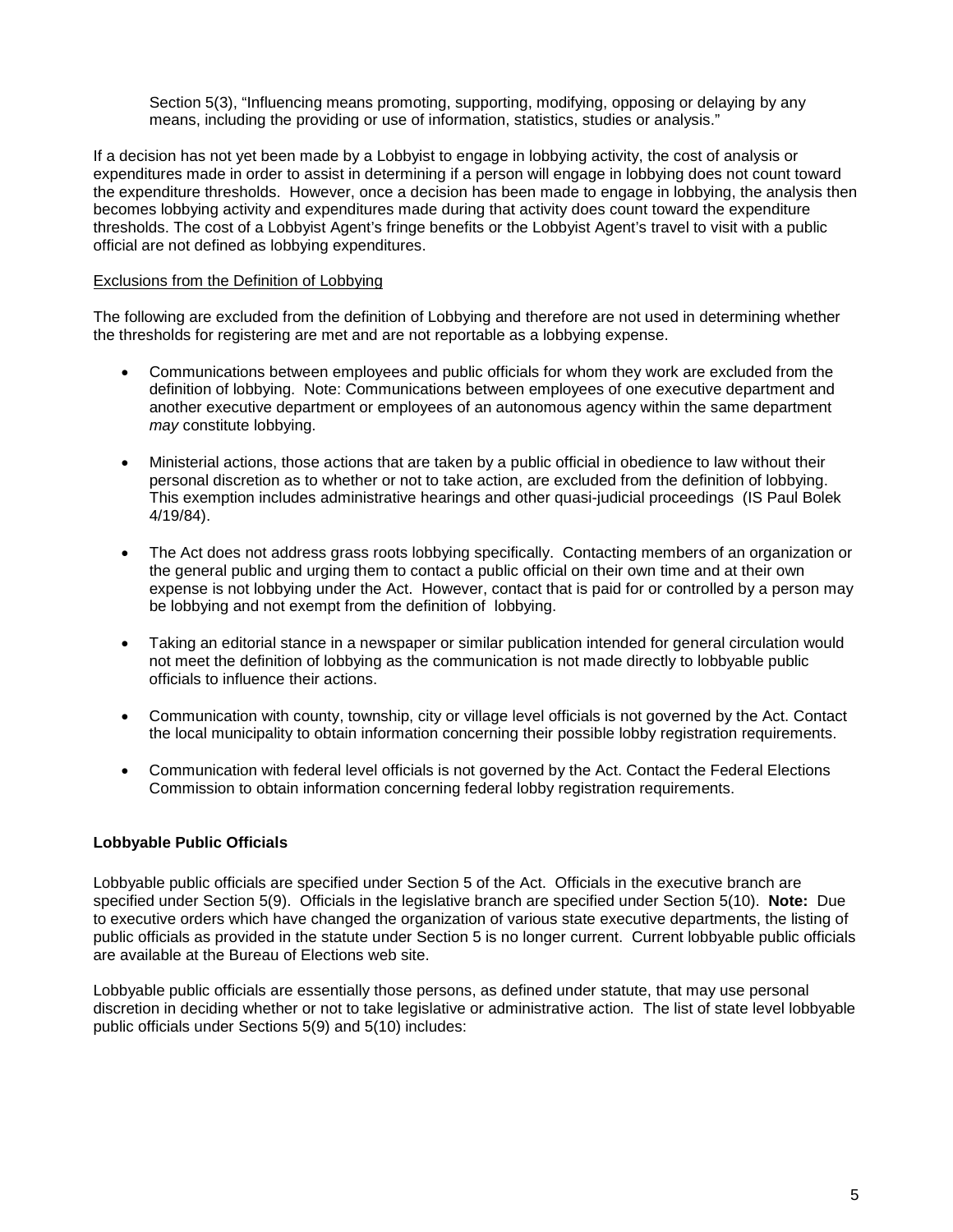## Executive Branch

Officials in the Executive Branch are considered lobbyable from the time they are elected, nominated or appointed to any office designated as lobbyable under Section 5(9). They are considered lobbyable even though they have not yet taken office.

- The Governor
- The Lieutenant Governor
- The Secretary of State
- The Attorney General
- A Classified Director
- A Classified Chief Deputy Director
- A Classified Deputy Director
- An individual under the executive branch and not under civil service (This does not include an individual serving in a clerical, non-policy making or non-administrative position.)
- A President of a public university

Each department of the Executive Branch designates those people they deem lobbyable public officials. The public officials list is made available by the Bureau of Elections, however it is created by each department.

#### Legislative Branch

Officials in the legislative branch are considered lobbyable when they are members of the legislature or occupy any of the other offices designated under Section 5(10). Section 5(10) does not include any language indicating an official in the legislative branch is lobbyable prior to assuming office.

- Senators
- Representatives
- The Auditor General
- The Deputy Auditor General
- A policy-making employee of the legislature (This does not include an individual employed by the state in a clerical or non policy-making capacity.)
- The Director of the Legislative Retirement System

## **Lobbyist**

A Lobbyist is any person that makes expenditures or enters into an agreement to make expenditures in excess of the [current monetary thresholds](http://www.michigan.gov/documents/sos/LobbyThresholds_508882_7.pdf) (published annually by the Bureau of Elections) to lobby public officials. A person can be a business, individual, proprietorship, firm, partnership, joint venture, syndicate, business trust, labor organization, company, corporation, association, committee or any other organization or group of persons acting jointly, including a state agency or a political subdivision of the state.

A person exceeds the thresholds immediately upon entering into any type of agreement which specifies that the person will make expenditures in excess of the thresholds during any 12 month period. Therefore, a person may meet the definition of a Lobbyist by entering into such an agreement before expenditures for lobbying are actually made.

#### Individuals as Lobbyists

Most often Lobbyists are corporations, unions, trade associations or other groups or organizations that make expenditures in order to lobby public officials. An individual can meet the definition of a Lobbyist if he/she spends their own personal funds in excess of the Lobbyist threshold.

Individuals, in most situations, do not meet the definition of a Lobbyist. Rather, individuals usually meet the definition of a Lobbyist Agent. See Lobbyist Agent section below for more information.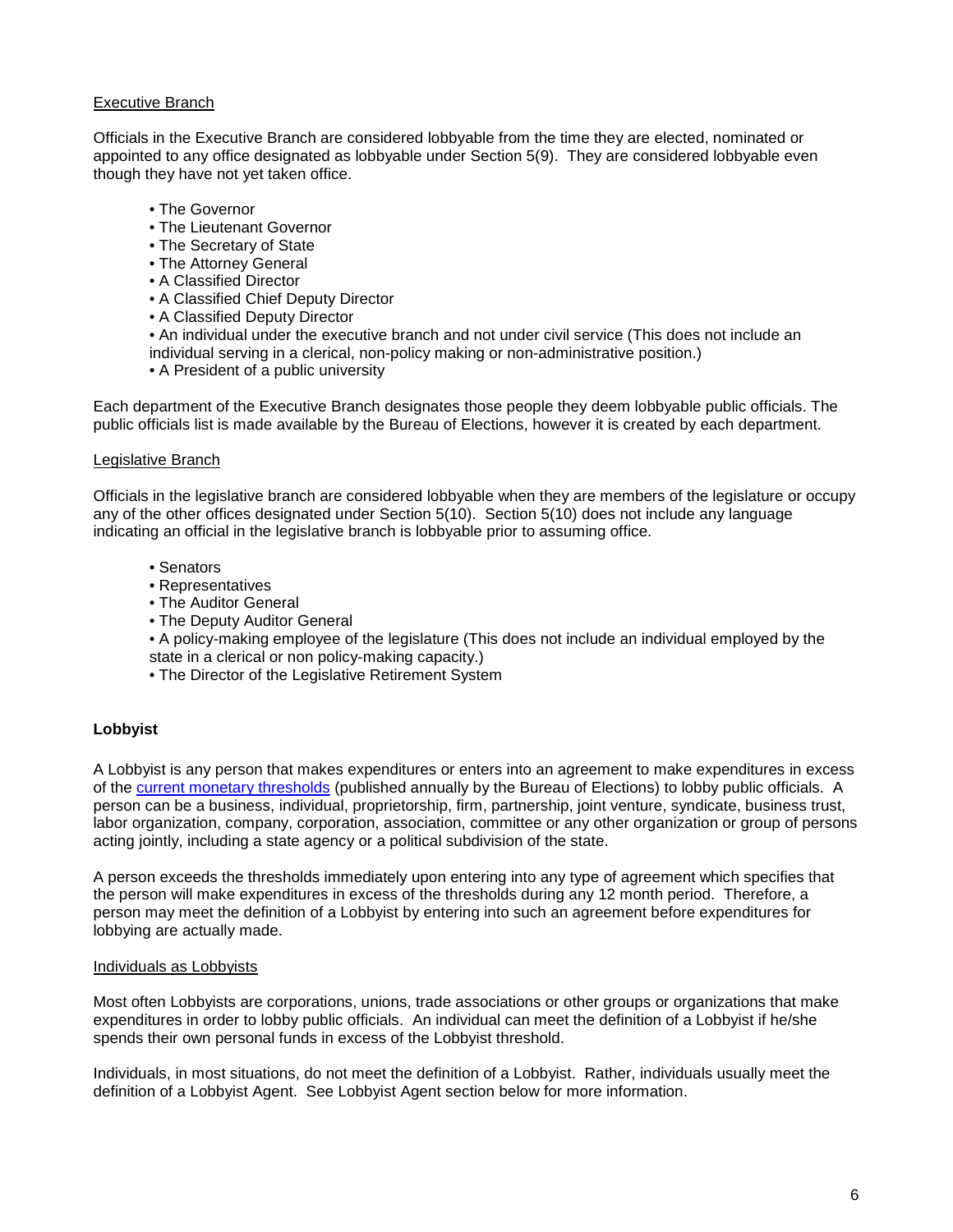#### Units of Government as Lobbyists

Units of government such as state executive departments, counties, cities, townships, villages, public universities, colleges and school districts are required to register if they exceed the thresholds under the Act. Section 5(4)(d) of the Act specifies that units of government become Lobbyists immediately upon contracting with a Lobbyist Agent regardless of the amount of the expenditure.

The cost of lobbying activities carried out on behalf of a unit of government by lobbyable public officials would not be counted toward the registration or reporting thresholds under the Act.

#### Non-profit Organizations as Lobbyists

Non-profit organizations, with the exception of church related organizations, are required to register and report under the Act if the organization meets the definition of a Lobbyist or Lobbyist Agent. Non-profit organizations planning to engage in lobbying activities are advised to consult federal tax officials as there are limits placed on lobbying activities by non-profit groups under federal statutes.

#### **Lobbyist Agents**

A Lobbyist Agent is any person that receives compensation or reimbursement in excess of the [current](http://www.michigan.gov/documents/sos/LobbyThresholds_508882_7.pdf)  [monetary thresholds](http://www.michigan.gov/documents/sos/LobbyThresholds_508882_7.pdf) (published annually by the Bureau of Elections) for lobbying on behalf of employers or clients during any 12 month period. A person can be a business, individual, proprietorship, firm, partnership, joint venture, syndicate, business trust, labor organization, company, corporation, association, committee or any other organization or group of persons acting jointly, including a state agency or a political subdivision of the state.

A person exceeds the thresholds immediately upon entering into any type of agreement which specifies that the person will receive compensation or reimbursement in excess of the thresholds during any 12 month period. Therefore, a person may meet the definition of a Lobbyist Agent by entering into such an agreement before compensation or reimbursement for lobbying is actually received.

Section 2(4): "Compensation means anything of monetary value received or to be received from a person, whether in the form of a fee, salary, forbearance, forgiveness or another form of recompense."

#### Lobbyist Agent Firms

When a firm is compensated or reimbursed in excess of the thresholds by for lobbying on a client's behalf, the firm must register as a Lobbyist Agent. Any individual employees of the Lobbyist Agent firm that are compensated or reimbursed for lobbying must also register as Lobbyist Agents.

#### Part-time Lobbying

A person is required to register if they receive compensation or reimbursement for lobbying in excess of the threshold. It does not matter if lobbying activity is only part of the duties they perform in their position. Any compensation or reimbursement received from any source for making direct contact with lobbyable public officials in order to influence their legislative or administrative actions counts toward the registration threshold.

#### Government Employees as Lobbyist Agents

Employees of government units are required to register if they meet the definition of a Lobbyist Agent under the Act and if they do not fall into one of the exemptions from registration. Please refer to the Persons Exempted from Registration section of this manual for further detail.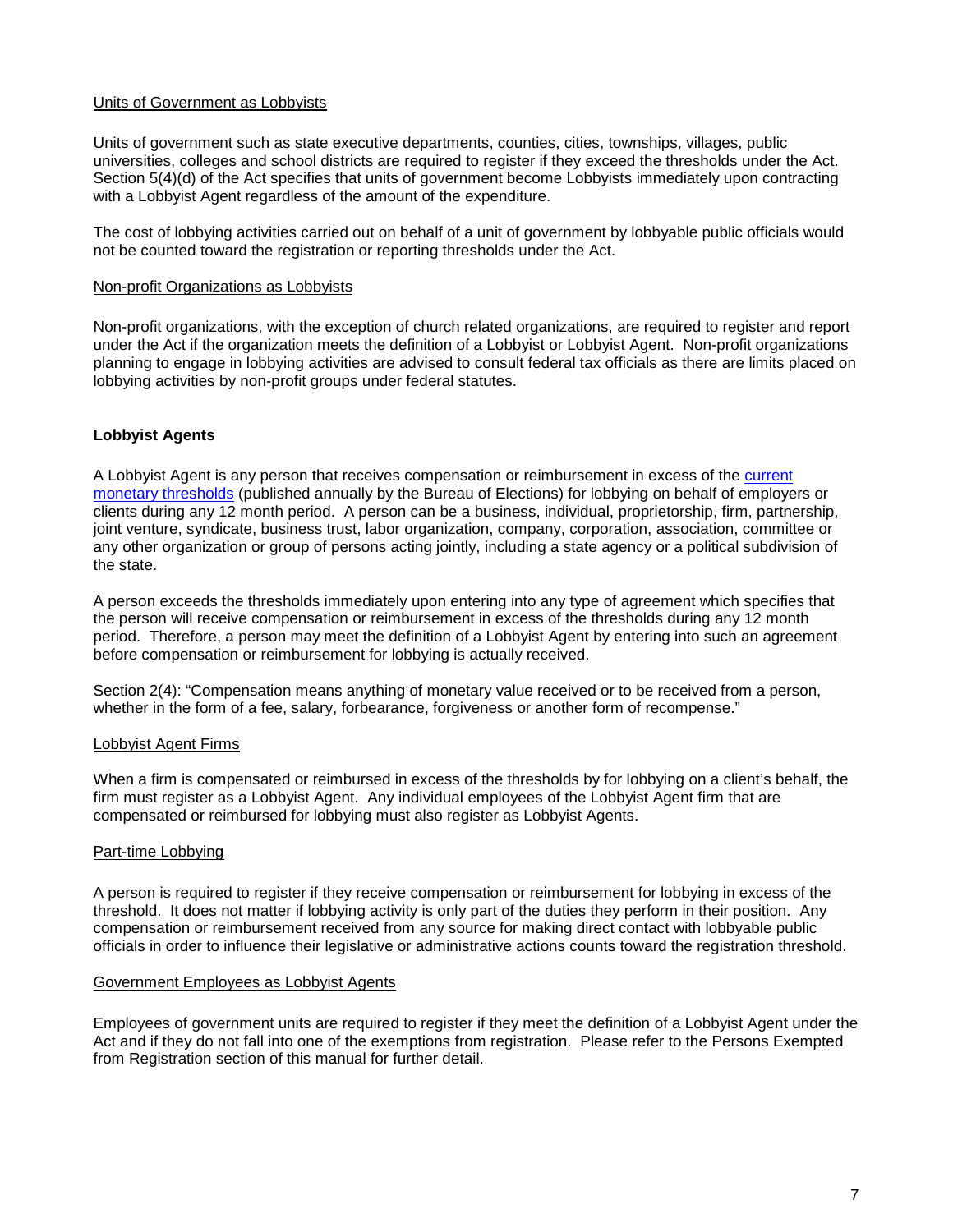## **REGISTRATION REQUIREMENTS**

#### **Registration Requirements**

A person may begin to lobby public officials at any time. The Lobby Registration Act requires that a person register only after they meet the definition of a Lobbyist or Lobbyist Agent. The Act is not a licensing requirement that must be completed before lobbying.

Each individual, group or organization meeting the definition of a Lobbyist or Lobbyist Agent must register on separate forms. Joint or group registrations are not allowed. Care should be taken to fill out the Registration form completely and accurately as explained in the instructions. Lobby Registration forms are available at the Bureau of Elections web site. The Lobby Registration forms must be filed on paper and cannot be filed electronically at this time.

#### Lobbyist Registration

A Lobbyist must submit an [Original Registration](http://www.michigan.gov/documents/LR-NEW05_141382_7.pdf) form within 15 calendar days after meeting the definition of a Lobbyist. A Lobbyist meets the definition when they make expenditures for lobbying in excess of the registration thresholds.

#### Lobbyist Agent Registration

A Lobbyist Agent must submit an [Original Registration](http://www.michigan.gov/documents/LR-NEW05_141382_7.pdf) form within 3 calendar days after meeting the definition of a Lobbyist Agent. A Lobbyist Agent meets the definition when they receive compensation or reimbursement in excess of the registration thresholds.

## Registration Late Filing Fees

Late filing fees for Original Registrations are assessed based on the active date provided in Item 5 of the Lobby Registration form. The active date should indicate the date the registrant met the definition of a Lobbyist or Lobbyist Agent. Please refer to the Late Filing Fees section of this manual for further detail.

## **Termination of a Registration**

Registrants may terminate their Lobby Registration when they no longer meet the definition of a Lobbyist or Lobbyist Agent. In order to terminate the registration, the registrant MUST submit a final completed [Financial](http://michigan.gov/documents/LR-3-05_118554_7.pdf)  [Report Summary](http://michigan.gov/documents/LR-3-05_118554_7.pdf) form with the effective date of termination indicated. Until the registrant submits a completed report with an effective termination date indicated, the registrant must continue to file reports on January 31<sup>st</sup> and August 31<sup>st</sup> each year. Please see Reporting Requirements section for further information.

## **Persons Exempted from Registration Requirements**

The following persons are not required to register as Lobbyists or Lobbyist Agents in the specific circumstances indicated below. A person may be exempted from registration requirements when engaging in these specific exempted activities, however, registration may be required if that person is engaging in other activities which meet the definition of lobbying.

Lobbyable state level public officials, as defined under the Act (Sections 5(9) and 5(10)), who are acting in the scope of the office for no compensation, other than that provided by law for the office, are not required to register.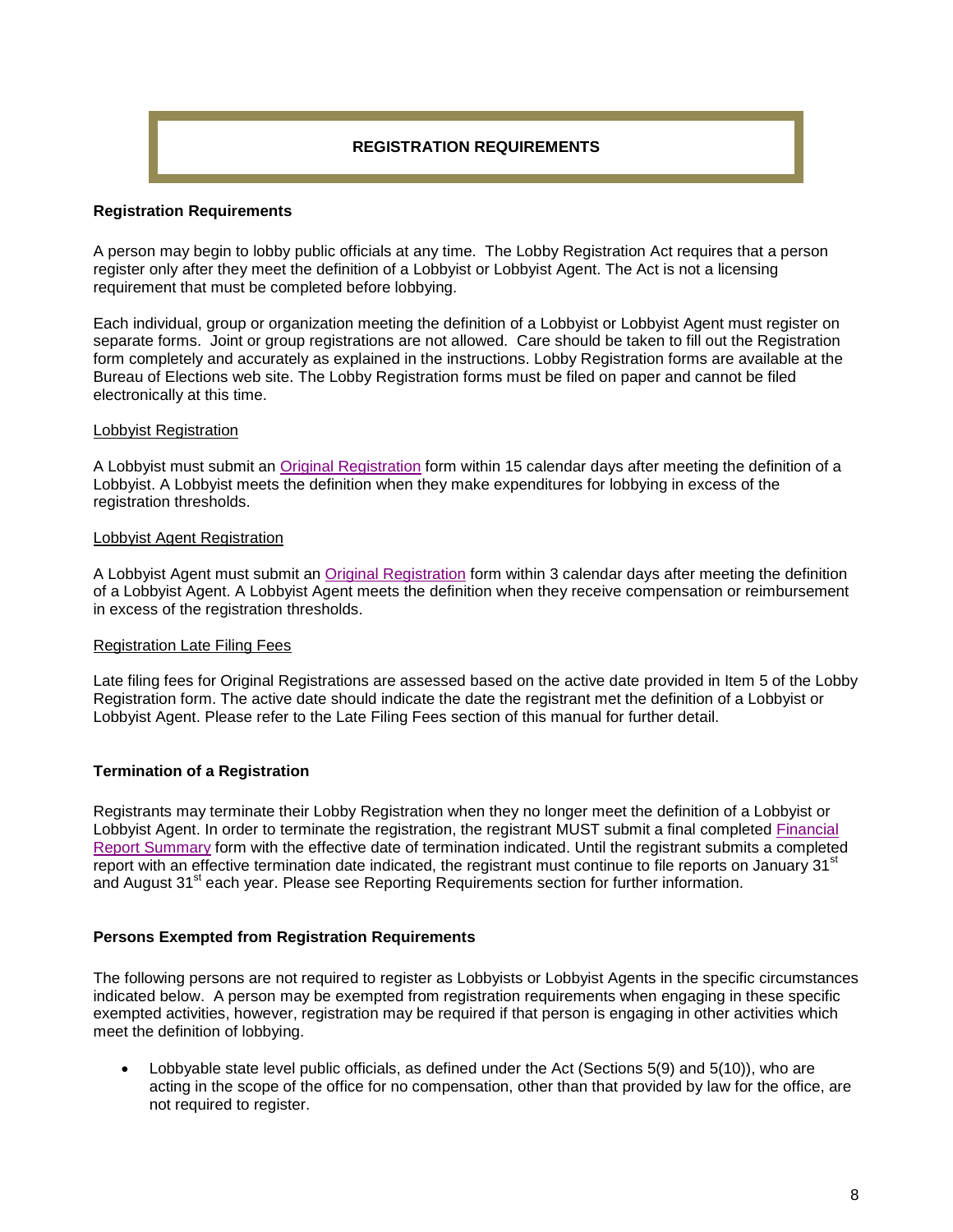- Elected or appointed public officials of state or local government acting in the scope of the office for no compensation, other than that provided by law for the office, are not required to register. The exemption applies only to those who serve in an autonomous, policy making capacity. An individual, that meets the definition of an elected or appointed public official of state or local government, may lobby without becoming a Lobbyist or Lobbyist Agent. (IS Downs 6/11/84). Employees of units of government, other than exempt public officials, are not included in this exemption (Sections 5(7)(b) and  $5(7)(c)$ ).
	- Note: This registration exemption does not extend to the following persons referenced under Section 5(7):
		- Employees of public or private colleges, community colleges, junior colleges or universities
		- Employees of townships, villages, cities, counties or school boards
		- Employees of state executive departments
		- Employees of the judicial branch of state government
- A publisher, owner or working member of the press, radio or television while disseminating news or editorial comment to the general public in the ordinary course of business, is not required to register (Section 5(7)(a)).
- A member of a Lobbyist, if the Lobbyist is a membership organization or association, is not required to register. Membership dues do not count toward the registration thresholds (IS Bertler 8/29/84). Compensation or reimbursement for lobbying received by a person (who is a member), from a membership organization, does not count toward the registration threshold. Any compensation or reimbursement for lobbying received from any other source would count toward the registration threshold. Membership organizations themselves are required to register if the organization meets the registration requirements; the exemption applies only to members (Section 5(7)(d)).
- Churches and religious institutions are not required to register. (Pletz v SOS and IS Ball 6/22/84).
- An attorney who is engaged in an activity which only an attorney licensed in Michigan can perform is exempt from the Act. (DR Saford 11/8/84 and IS Kelly 4/25/84).
- A vendor communicating with a public official concerning the purchase of goods or services is not lobbying if no policy decision is required on the part of the public official. If the public official can enter into an agreement with the vendor through the exercise of personal discretion, the communication would be considered lobbying. (IS Broadhead 11/1/84).
- An individual involved in a quasi-judicial proceeding, such as an administrative hearing, is not lobbying as quasi-judicial determinations are exempted from the definition of lobbying under Section 2(1) of the Act. (IS Broadhead 11/1/84).
- Communications concerning ministerial actions, such as encouraging a public official to enforce the law, is not lobbying as the enforcement of the law is a ministerial rather than an administrative action. Ministerial actions are those actions that are taken by a public official in obedience to the law, without the exercise of personal discretion as to whether or not to take action. (IS Bolek 4/9/84).
- Lobbying does not include the providing of technical information by a person other than a person as defined in subsection (5) or an employee of a person as defined in subsection (5) when appearing before an officially convened legislative committee or executive department hearing panel. As used in this subsection, "technical information" means empirically verifiable data provided by a person recognized as an expert in the subject area to which the information provided is related.
- An individual who voluntarily appears before a legislative committee at the committee's request is not required to register. (AG #6457 8/3/87).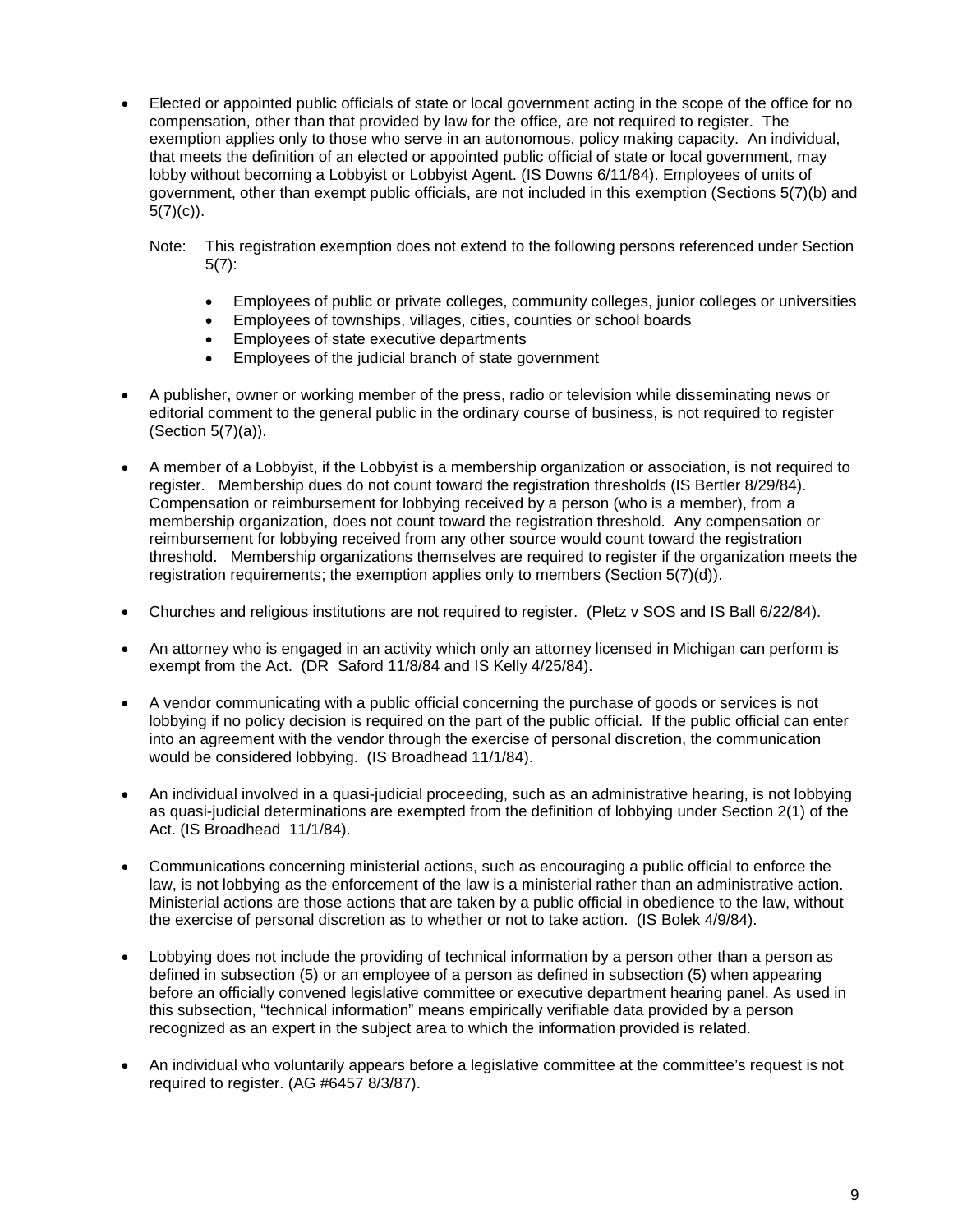- A state employee who appears before a legislative committee or subcommittee at the request of the committee or subcommittee to furnish information is not required to register. (AG #6231 6/15/84).
- Employees of state government, when communicating with their employers or others within the same department are not required to register. The Department of State has interpreted the Act to exclude communications between employees and public officials for whom they work. Communications between employees of one executive department and another executive department or employees of an autonomous agency within the same department may constitute lobbying. (IS Mallett and Henry 4/6/84).
- Employees of state government, when communicating in the course of formulating the governor's budget pursuant to constitutional and statutory mandates, are not considered to be lobbying. (IS Bolek 4/19/84).
- Employees of state government (or their representatives) when communicating with lobbyable public officials in the executive branch while engaged in collective bargaining, labor/management meetings, unfair labor practice hearings or grievance administration and arbitration hearings are not considered to be lobbying. (IS Parks 10/15/85).

#### **Persons Prohibited from Registering**

Section 6(a) of the Act provides that a state senator or state representative who resigns from office shall not make expenditures or receive compensation or reimbursement for actual expenses for lobbying for the remainder of the term of office from which the person resigned.

Section 11(4) of the Act prohibits a public official, other than an individual who is appointed or elected to a board or commission and is not an ex officio member or prohibited by law from having other employment, shall not accept compensation or reimbursement, other than from the state, for personally engaging in lobbying.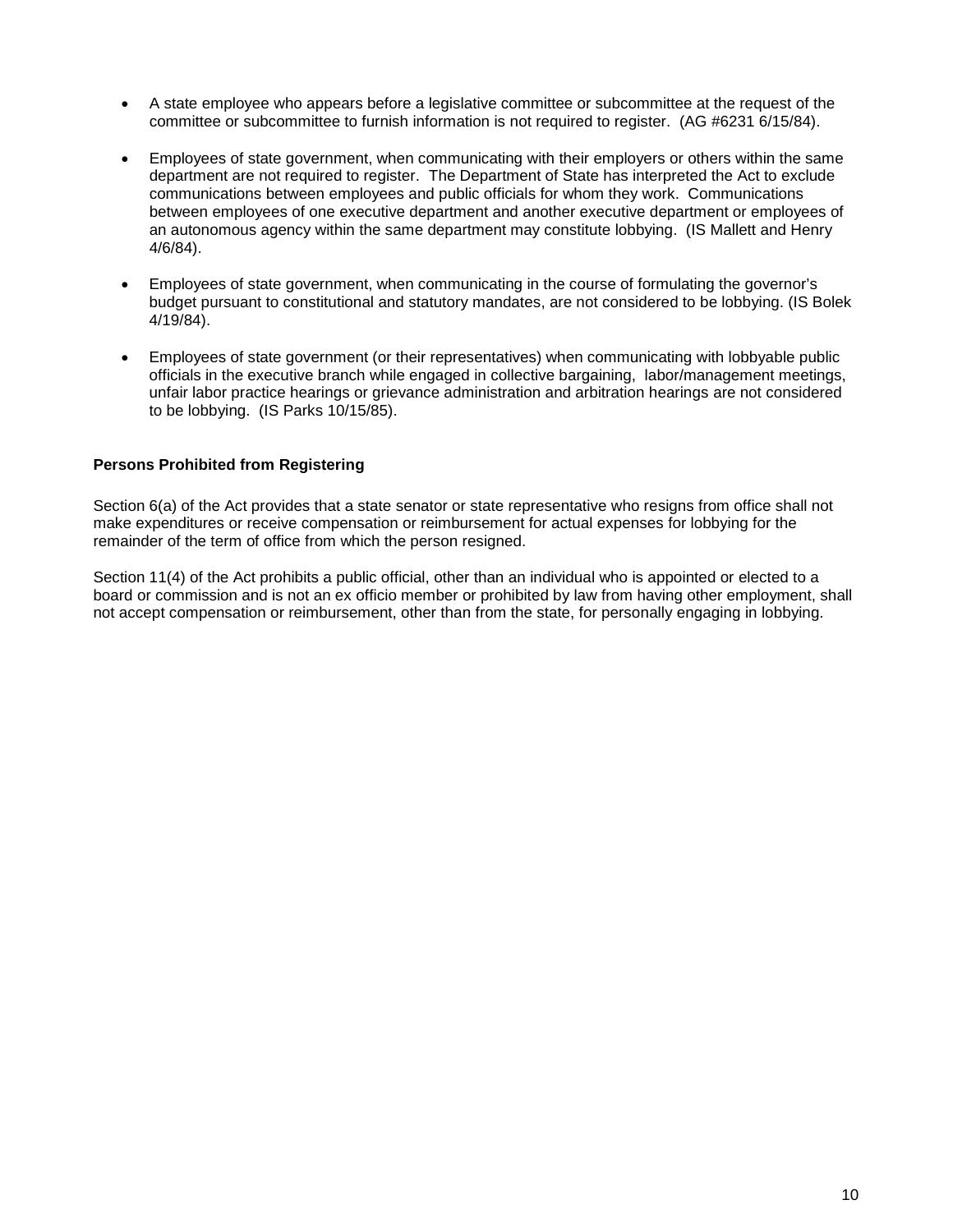# **REPORTING REQUIREMENTS**

#### **Financial Report Summary Form**

Each individual, corporation or any other type of group or organization registered as a Lobbyist or Lobbyist Agent is required to file a separate Financial Report Summary on January 31 and August 31 each year.

- Each registrant must file a separate Financial Report Summary form.
- Required filings can not be waived.
- Reports must be filed even if there is no activity to report for the period covered by the report.
- Reports must be filed until a registration is terminated.

See the [Financial Report Summary](http://michigan.gov/documents/LR-3-05_118554_7.pdf) form for details instructions for completing the form.

#### **Itemized Expenditure Form**

Under certain circumstances, filers may be required to file an Itemized Expenditure form along with the Financial Report Summary form. See the [Itemized Expenditure](http://michigan.gov/documents/LR-4-04_118555_7.pdf) form for details on when this form must be filed as well as for instructions for completing the form. The Itemized Expenditure Form is never filed without an accompanying Financial Report Summary. An Itemized Expenditure form should only be filed if there are expenditures to itemize.

#### **Coverage Periods and Due Dates**

| <b>Title of Report</b>                 | Date Due<br>By 4:00 pm | <b>Coverage Dates</b>  |
|----------------------------------------|------------------------|------------------------|
| <b>Winter Financial Report Summary</b> | January 31             | August 1 - December 31 |
| <b>Summer Financial Report Summary</b> | August 31              | January 1 - July 31    |

#### Financial Report Late Filing Fees

Reports must be received by 4:00 pm on the due date. Late fees will be assessed for each calendar day a report is late. Please refer to the Late Filing Fees section of this manual for further detail.

## **Termination Reports**

Registrants must terminate their registrations when they end their lobbying activities to be released from filing obligations. Registrants are only required to remain registered while they meet the definition of a Lobbyist or a Lobbyist Agent. To terminate a registration a completed Financial Report Summary form with the effective date of termination must be completed and filed. Each registrant must submit a separate form. An individual must sign their own form. An organization's termination form may be signed by any authorized person. Registrants that request termination may not terminated until all required reports are filed and all outstanding notices of Error or Omission have been satisfactorily answered.

The final Financial Report Summary form filed must indicate an effective termination date and must disclose all lobbying activity and expenditures from the beginning of the reporting period until that effective date of termination. Each registrant must submit a final Financial Report Summary.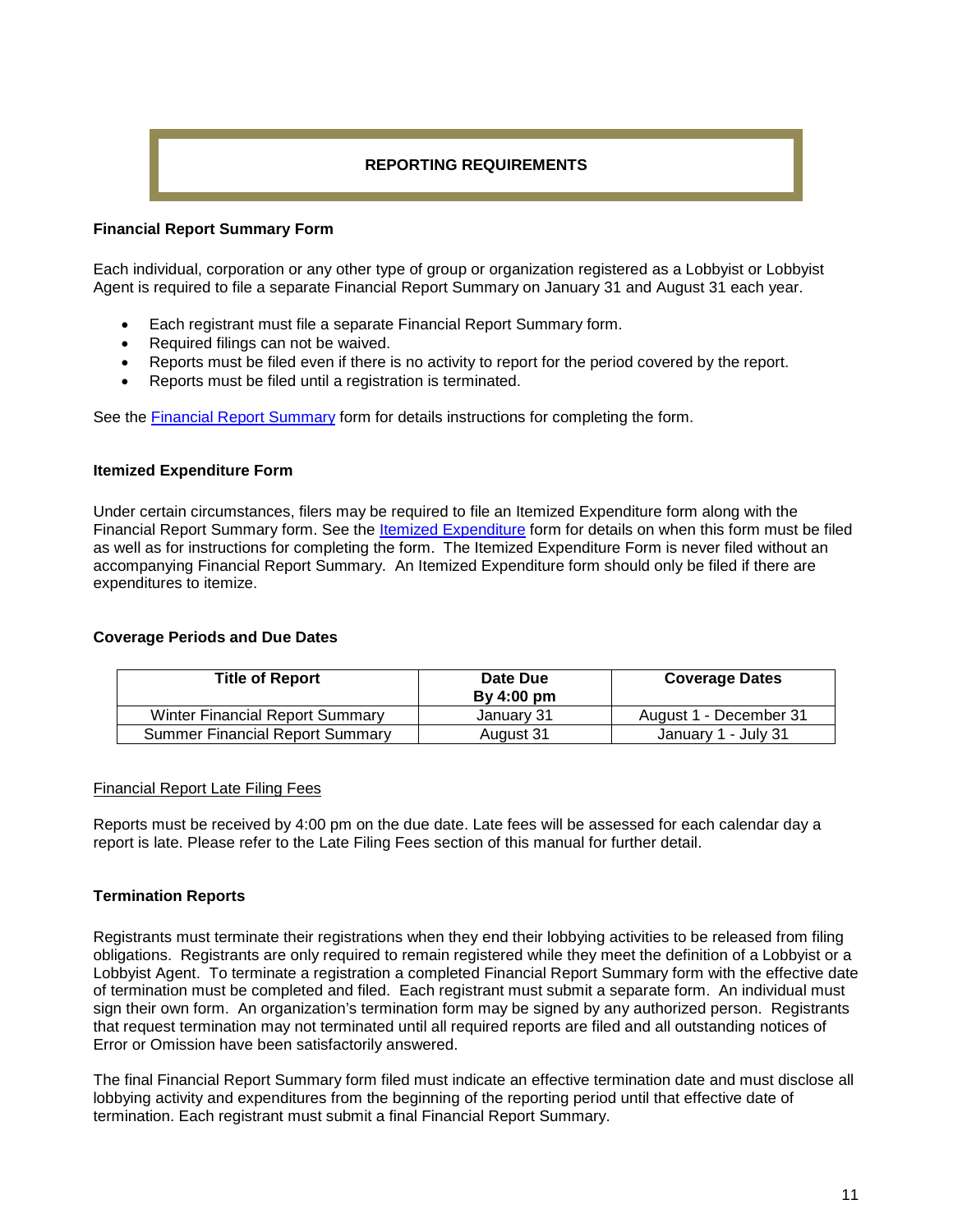# **Methods for Filing Financial Reports**

#### e-Lobby Electronic Filing

A Financial Report Summary and Itemized Expenditure form can be filed online via the [e-Lobby](http://www.michigan.gov/sos/0,4670,7-127-1633_11945-122563--,00.html) electronic filing program. The program and complete instructions for filing online are available at the Bureau of Elections web site.

## Paper Filing

A [Financial Report Summary](http://michigan.gov/documents/LR-3-05_118554_7.pdf) and [Itemized Expenditure](http://michigan.gov/documents/LR-4-04_118555_7.pdf) form can be filed on paper. The forms are available at the Bureau of Elections web site and must be mailed.

## **Record Keeping**

Registrants are required to keep original source records or exact copies of source records of their lobbying activities for 5 years after the report containing the information is filed. The records to be retained include all accounts, bills, receipts, books, papers and other documents necessary to substantiate reports submitted under the Act. The Act does not require that copies of original records be submitted with financial reports. Additional record keeping requirements are outlined below.

- An Itemized account of all expenditures related to the performance of lobbying must be retained. Single expenditures in excess of \$100.00 are to be recorded separately. The account must include the date, purpose and the name and address of the recipient (Section 9(1)(a)).
- An itemized account of all expenditures for food and beverage provided to public officials must be retained. If more than 1 public official is provided with food and beverage and a single check or voucher is rendered, the account may reflect the average amount of the check for each public official (Section 9(1)(b)).
- A registrant may use any reasonable accounting method in maintaining itemized accounts required by Section 9 of the Act. The method selected must be used consistently and must reasonably reflect the expenditures and financial transactions of the registrant during any given reporting period (Rule 31(1)).
	- o A Lobbyist Agent's salary can be prorated in order to make a determination what portion attributable to lobbying activity. The portion that is attributable to lobbying activity would count toward the registration and reporting thresholds specified under the Act.
	- o A Lobbyist's expenditures can be prorated in order to determine the portion attributable to lobbying activity. The portion that is attributable to lobbying activity would count toward the registration and reporting requirements under the Act.
- Any expenditure incurred wholly or partially in connection with lobbying must be posted in the appropriate current itemized amount required under Section 9. An expenditure incurred partially in connection with lobbying may be allocated or prorated by any reasonable accounting method. The accounting method used must be described in an attachment to the itemized account (Rule 31(2).
- The itemized accounts required under Section 9(1) with the exception of petty cash transactions of less than the threshold for goods or services for which a receipt of proof of purchase is normally available and was not obtained, must be supported by original source records, including bills, receipts, books, papers, invoices, canceled checks and other record or an exact copy of the record An original source document must include, the name and address of the payee, the name, address and official position, if any, of the beneficiary of the payment if other than the payee, Lobbyist or Lobbyist Agent. A description of the consideration or notation of the purpose of the expenditure must also be included (Rule 32).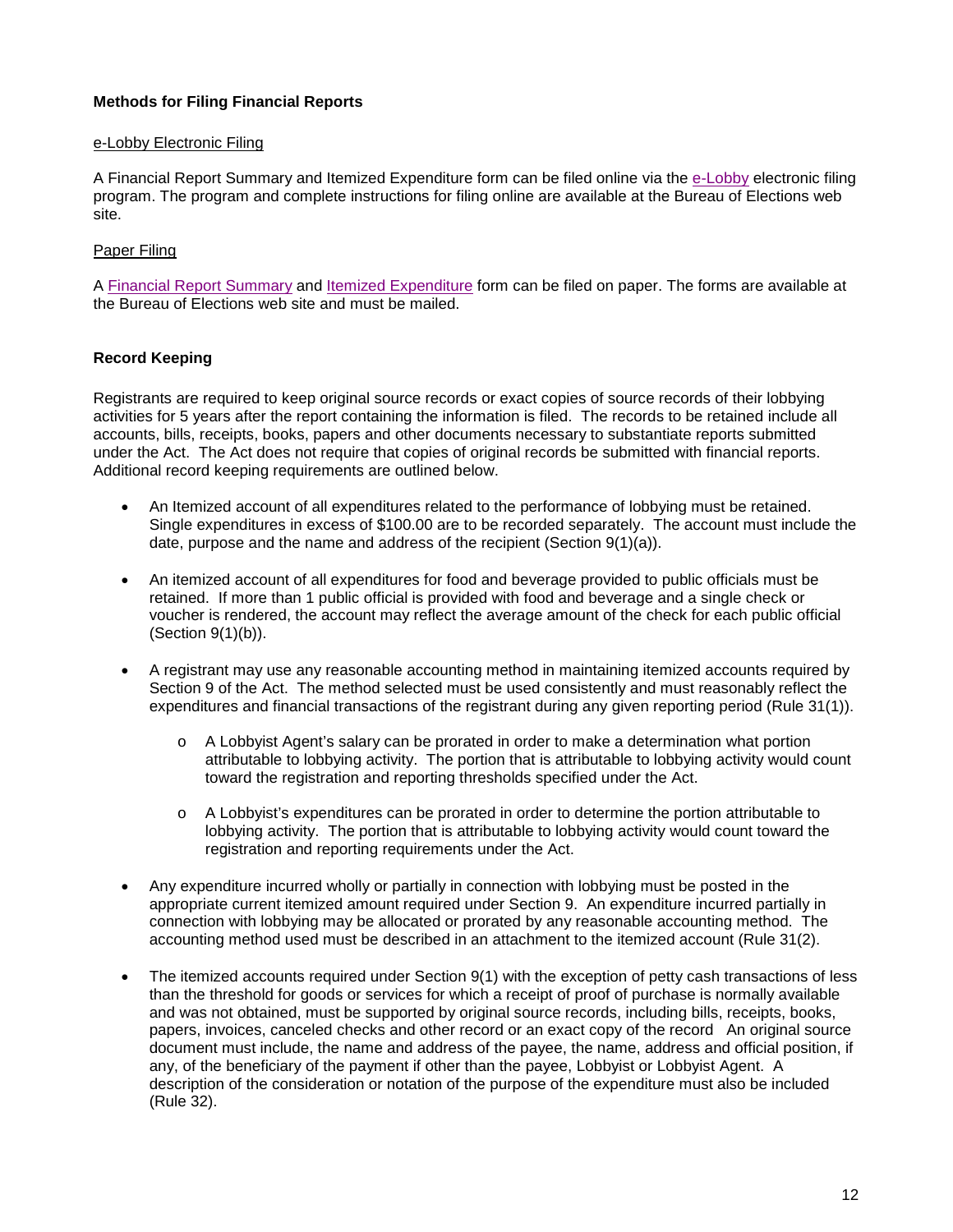# **EXPENDITURES FOR LOBBYING**

# **Expenditures for Lobbying**

Expenditures for lobbying would include the following referenced under Administrative Rule 1(1)(d):

- A payment made on behalf of a public official for the purpose of influencing legislative or administrative action.
- A payment made to influence legislative or administrative action.
- Actual expenses for lobbying (excluding travel expenses) received in the form of an advance or subsequent reimbursement.
- An expenditure for providing or using information, statistics, studies or analysis in communicating directly with a public official that would not have been incurred but for the activity of communicating directly.

Expenditures for lobbying do not include:

- Membership dues paid by a member of a Lobbyist if the member does not separately meet the definition of a Lobbyist or a Lobbyist Agent. (IS Bertler 8/29/84). Membership organizations themselves are required to register; the exemption applies only to members (Section 3(2)).
- The cost of travel to and from visiting with a public official (Section 3(2)).
- A campaign contribution otherwise reported under the Campaign Finance Act (Section 4(1)(a)).
- Costs incurred by a Lobbyist, such as the cost of analysis of proposed legislation or administrative regulations, made in order to assist in deciding whether or not to lobby. Once a decision to lobby has been made, the costs of engaging in the lobbying activity would be reportable lobbying expenditures (IS Bianco 2/3/84).
- The cost of an employee's fringe benefits would not be counted when allocating the value of their time devoted to lobbying (IS Bianco 2/3/84).

## **Other Expenditures Related to Lobbying**

Some activity takes place between a registrant and a public official that are not expenditures for lobbying, but are regulated by the Act. These activities are discussed below.

#### Prohibited Gifts

The Act defines a prohibited gift as any goods or services of value, in excess of the current threshold in value, provided to a lobbyable public official by a Lobbyist or Lobbyist Agent, or anyone acting on their behalf, during any 1 month period. As the Act provides a prohibited amount for a gift, a gift given below this amount is allowed. See the [Lobby Registration Act Thresholds](http://www.michigan.gov/documents/sos/LobbyThresholds_508882_7.pdf) for more information on the definition of a prohibited gift and the current threshold. The amount prohibited is adjusted annually based on the Detroit Consumer Price Index. Gifts are not reported on the Financial Report Summary or an Itemized Expenditure form.

The following are exempted from the definition of prohibited gifts:

- A registrant may give a gift to a member of a lobbyable public official's immediate family or any person that is not a lobbyable public official under the Act. Any portion of a gift that provides any benefit to a public official may not exceed the gift threshold (Administrative Rule 71).
- Registrants may provide lobbyable public officials with payments, goods or services (commonly referred to as honoraria) in exchange for services provided by the officials. Such services may include speeches, participation in panel discussions or other similar events. Subject to MCL 169.250 and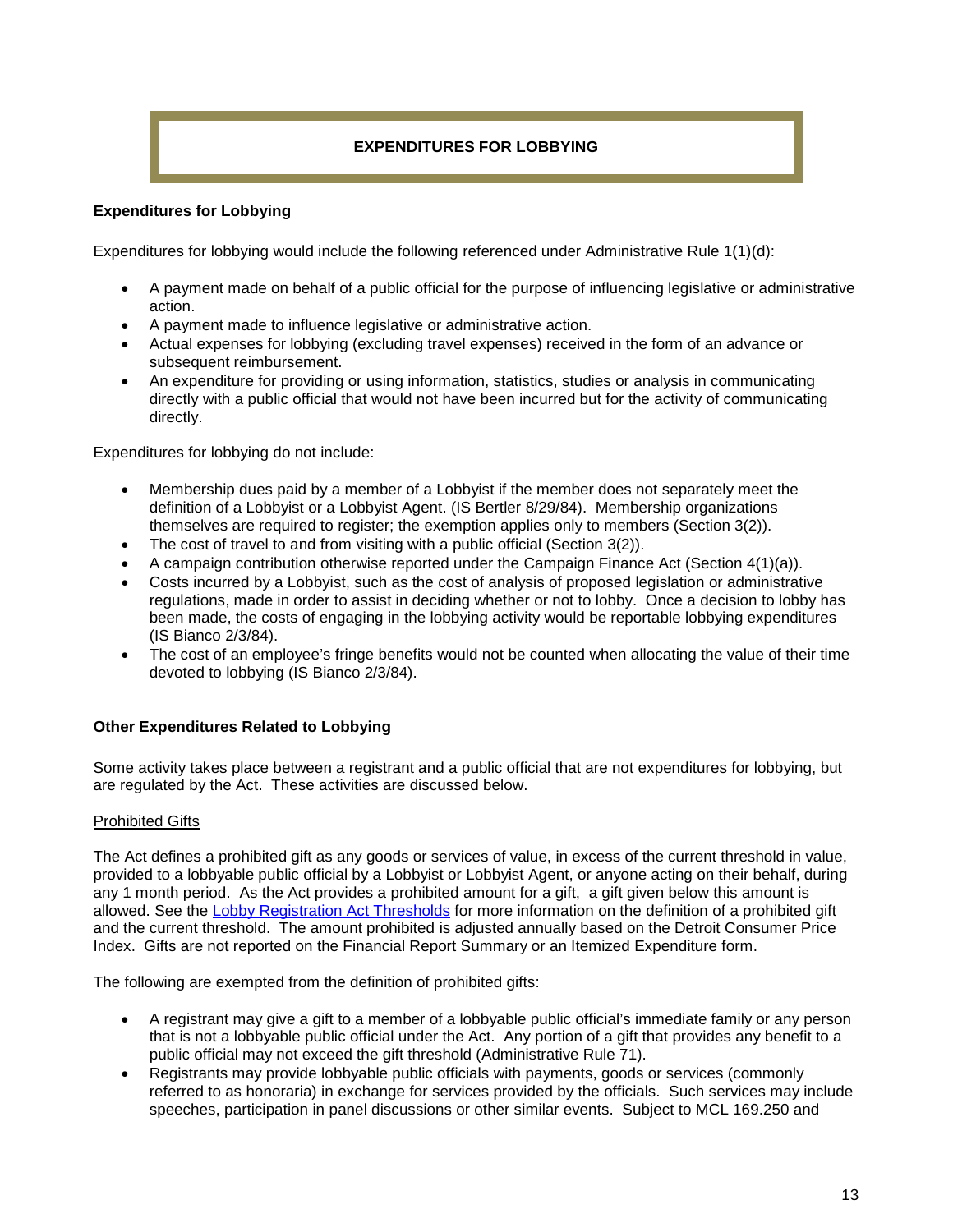169.207, the compensation may take the form of an honorarium payment for the service as well as reasonable travel and lodging associated with an event (Section 8(1)(c), Administrative Rule 1(e)).

- Registrants may not give a gift or a loan to a lobbyable public official, other than a loan made in the ordinary course of business by a qualified financial institution as defined under the Act (Section 11(2)).
- Registrants may not give a preferential interest rate based on the applicant being a lobbyable public official or a member of the official's immediate family (Section 11(2)).
- Under certain limited circumstances, a registrant may pay for a lobbyable public official's travel costs associated with visiting a site where a unique technology is in operation. Under this provision no lodging costs may be provided to the official and the travel must meet the specific criteria. (IS Pirich 11/9/89).
- Registrants may make a donation to a charitable organization in the name of a lobbyable public official. The payment of the donation must be made directly to the charitable organization and no prohibited benefit may go to the official at any time. (IS Owen 2/7/84).
- A campaign contribution otherwise reported under the Campaign Finance Act.
- A gift from a family member is defined under Section 4(1)(c) to mean "A gift received from a member of a person's immediate family, a relative of a spouse, a relative within the seventh degree of consanguinity as computed by the civil law method or from the spouse of a relative." Section 4(2) defines immediate family as "a child residing in an individual's household, a spouse of an individual or an individual claimed by that individual or that individual's spouse as a dependent for federal income tax purposes."
- Food and beverage provided to a lobbyable public official for immediate consumption, such as a breakfast, lunch or dinner (Section 4(1)(d)).
- An item such as an award or commemorative plaque if the open market value of the item does not exceed the gift threshold. (IS Mickelson 1/31/84).
- A financial transaction where a lobbyable public official provides money, a service or goods in exchange for what they receive from a Lobbyist or Lobbyist Agent that is equal to or greater than the value of what is received from the Lobbyist or Lobbyist Agent. A transaction would not be permitted if a public official were to receive payment, goods or services of value that exceeded the value of the payment, goods or services provided by the public official as the excess value received by the public official would apply toward the threshold defining a prohibited gift (Section 4(1)).
- Information, statistics, studies or analysis in the form of research or technical material, with a value exceeding the gift threshold, provided to a public official for use in assessing proposed legislation as indicated in an interpretive statement issued to Gary M. Owen on 2/7/84. Expenditures for these types of materials would be reported as expenditures for lobbying.

## Financial Transactions

A Financial Transaction is defined as, "a loan, purchase, sale or other type of transfer or exchange of money, goods, other property or services for value" between the Lobbyist or Lobbyist Agent, or a person acting on behalf of the Lobbyist or Lobbyist Agent and a public official or a member of a public official's immediate family, or a business with which the individual is associated.

A Financial Transaction that meets or exceeds the current thresholds must be reported on the Itemized Expenditure form. If it is below the current threshold, it is not required to be reported. For additional information and detailed instructions on reporting a Financial Transaction, refer to the [Itemized Expenditure](http://michigan.gov/documents/LR-4-04_118555_7.pdf) form.

The value of the service or goods provided by a public official must be equal to or greater than the value of what the public official receives from the Lobbyist or Lobbyist Agent. If a Lobbyist or Lobbyist Agent provides anything of value to a public official that exceeds the value of the service or goods provided by the public official, the amount would be counted toward the threshold defining a prohibited gift.

For example, if a public official is provided with an honorarium in exchange for providing a speech at an event and the public official and their spouse are both provided with travel and lodging in association with the event, the entire amount spent on both the public official and their spouse would be reported as a financial transaction.

A Financial Transaction does not include: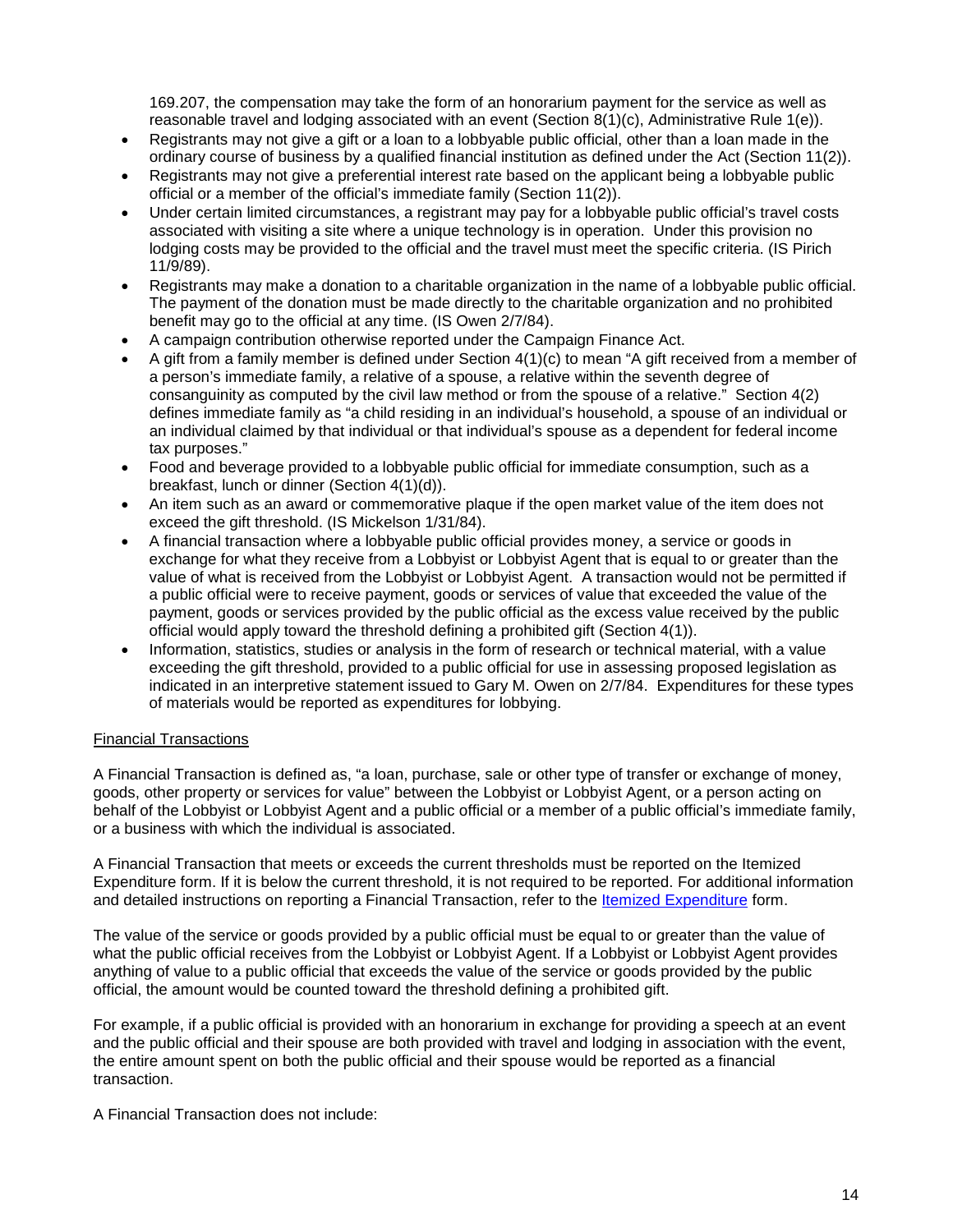- Expenditures made for the purpose of lobbying a public official that do not involve a financial transaction with a public official, a member of a public official's immediate family, or a business with which the individual is associated.
- Costs associated with a Fact Finding Tour. Fact Finding Tours are discussed in more detail later in this manual.
- A transaction carried out during the ordinary course of business of a Lobbyist, if the primary business of a Lobbyist is other than lobbying and if consideration of equal or greater value was received by the Lobbyist. This exemption does not apply to Lobbyist Agents.
- A law firm that is registered as a Lobbyist Agent may not invoke attorney client privilege as a reason for failing to disclose information required under this item. (IS Miro 2/20/96).

## Honoraria

Honorarium means a payment of money to a person holding elective office as consideration for an appearance, a speech, an article, or any activity related to or associated with the performance of duties as an elected official. An honorarium does not include any of the following:

- Reimbursement for the cost of transportation, accommodations, or meals for the person.
- Wages, salaries, other employee compensation and expenses authorized to be paid by this state or a political subdivision of this state to the person holding elective office.
- An award.

Under Michigan's Campaign Finance Act, a state senator or state representative is prohibited from accepting payment, for providing a service such as an appearance, a speech, an article, or any activity related to or associated with the performance of duties as an elected public official (MCL 169.250). This prohibition does not include wages, salaries, other employee compensation and expenses authorized to be paid by the state or a political subdivision of the state to a person holding elected office. A state senator or state representative may accept travel, lodging and meals associated with an event at which the legislator provides such a service.

Public officials, other than state senators or state representatives, may accept payment of honoraria as allowed under the MCFA. The service provided by the public official must be equal to or greater in value than the honoraria, travel and lodging they receive from a Lobbyist or Lobbyist Agent in exchange for the service.

Honoraria, travel and lodging costs qualify as a Financial Transaction and must be reported if the current reporting threshold is met. Costs paid on behalf of immediate family members who accompany a public official would be included when disclosing a Financial Transaction. For additional information on Financial Transactions, refer to the section above discussing Financial Transactions.

## Fact Finding Tours

A public official may participate in a fact finding tour sponsored by a Lobbyist or Lobbyist Agent to observe a facility incorporating the operation of an advanced technology. The costs associated with the fact finding tour are lobbying expenditures to provide information to the public official concerning the advanced technology in operation at the site. Travel that meets the criteria of a fact finding tour may be provided only when the following criteria are met:

- There must be actual operations at the tour site which demonstrate unusual advanced technologies.
- The tour site selected with the advanced technologies must be the closest to Lansing.
- The tour must be planned so that the arrival and departure schedules permit no free periods for personal or recreational activities.
- The tour sponsor, rather than the public official, must select the means and times of transportation.
- The real purpose of the transportation must be to provide the public official with information for lobbying and not as a subterfuge to give a gift.

Note: A Lobbyist or Lobbyist Agent may only provide transportation and can not provide lodging if the event was a fact finding tour. (IS Pirich 11/9/89).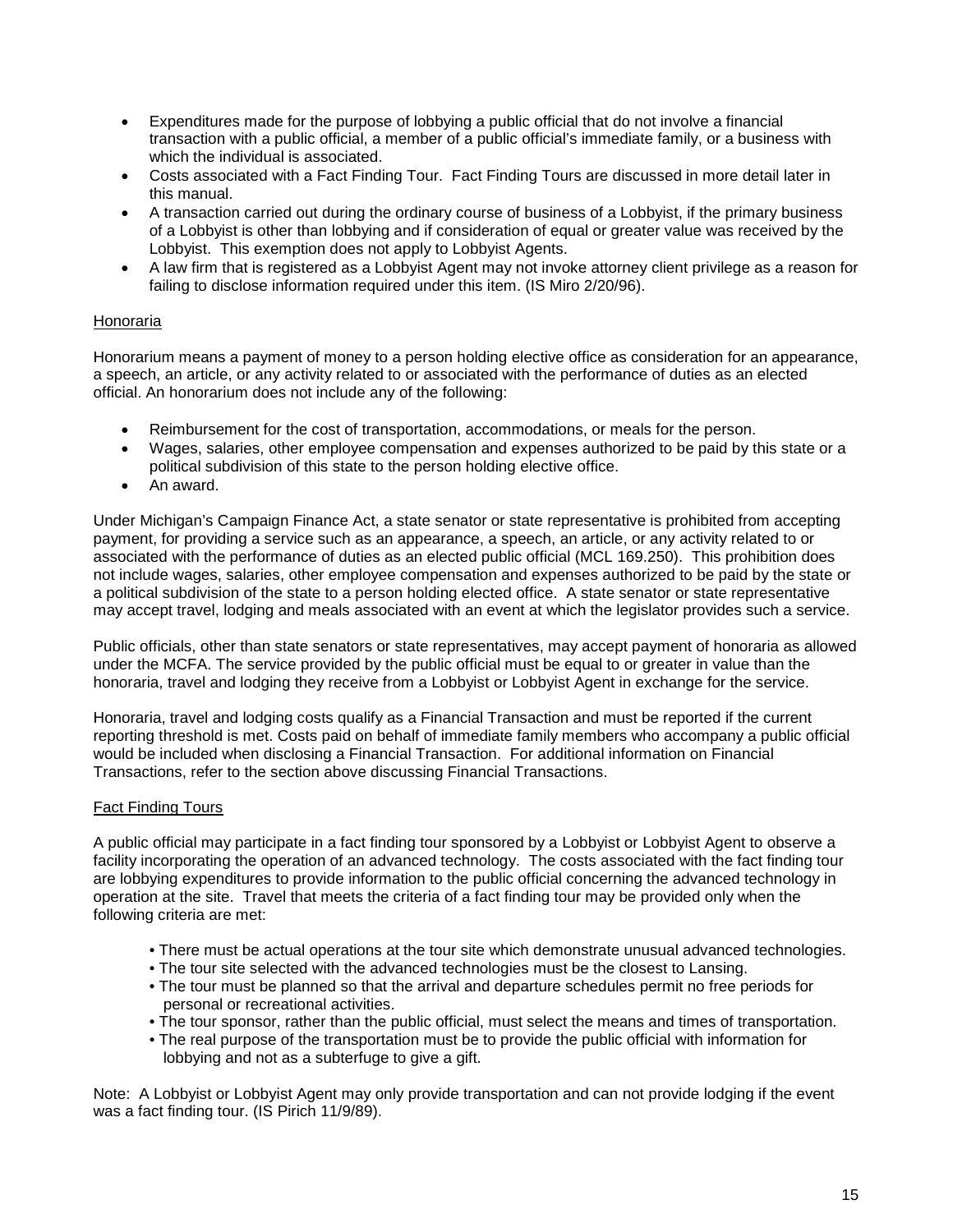The costs associated with a fact finding tour are reported as a lobbying expenditures on the Financial Report Summary form. Expenditures for travel associated with a fact finding tour are reported on the Itemized Expenditures form if the travel costs exceed the current threshold.

#### Travel and Lodging for Public Officials

Travel and lodging costs paid for or reimbursed to a public official in connection with public business by the Lobbyist or Lobbyist Agent in excess of the threshold are required to be disclosed on the Itemized Expenditure form. Travel and lodging costs are reported separately even if they have been reported as part of a financial transaction or as a lobbying expenditure for a fact finding tour under another section of the report. Travel and lodging costs paid for or reimbursed to a non public official, such as the spouse of a public official, would not be reported. Care must be taken to ensure that the payment or reimbursement does not constitute a prohibited gift.

When a registrant reports travel and lodging costs provided to a state senator or representative, the registrant is required to send a copy to the affected legislator simultaneously with the filing of the report with the Secretary of State.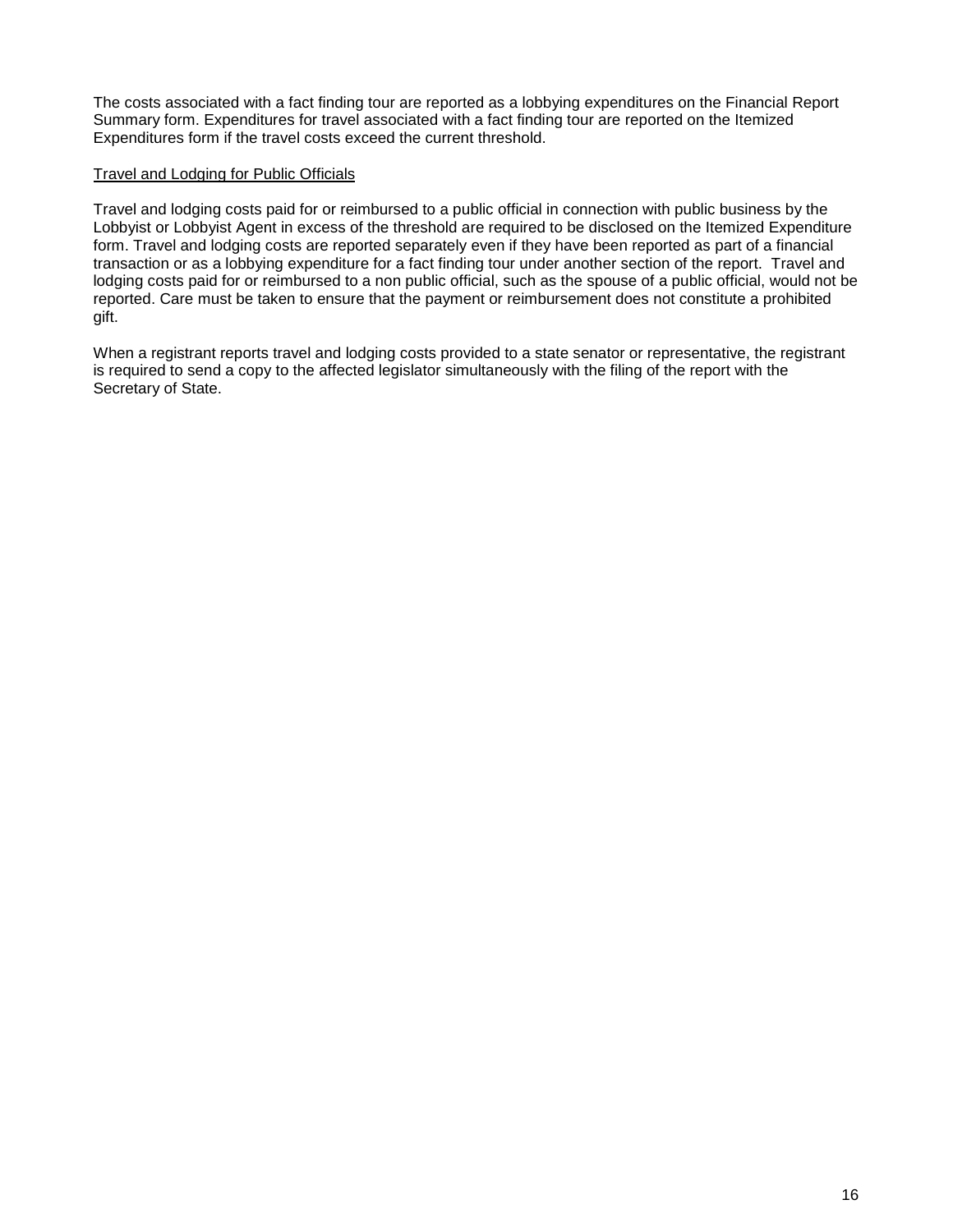# **LATE FILING FEES**

## **Late Filing Fees Assessment**

Late filing fees are assessed for the late filing of an original Registration or a Financial Report Summary required under the Act. The fees are assessed for each calendar a filing is late until the maximum assessment is reached. See the current thresholds for more information for the late filing fee amounts. Fees that remain unpaid for more than 180 days are referred to the Department of Treasury for collection.

A late filing fee can be waived/voided upon receipt of a copy of the dated postal receipt documenting the report was sent in compliance with the certified/registered mail provision (MCL 4.423). Late fees may also be waived/voided if the circumstances surrounding a registrant's late filing meet the criteria specified under the good cause waiver provision (R 4.453). The unfiled report must be received by the Bureau of Elections before any consideration can be given to the waiver request.

# **Ensuring a Timely Filing**

A Registration or Financial Report Summary that is sent by registered or certified mail *and* postmarked two or more days before the filing deadline is considered timely regardless of when the Bureau of Elections receives the filings (MCL 4.423). A Registration or Financial Report Summary that is delivered by any other means must be received on or before the filing deadline to avoid late filing fees.

## **Good Cause Waiver**

There are two categories of good cause:

## First Category of Good Cause

- Incapacitating physical illness
- Hospitalization
- Accident involvement
- Incapacitation for medical reasons
- Death

## Second Category of Good Cause

- Loss of records due to fire, theft, flood or similar reason.
- Difficulties in the transmission of the filing due to bad weather or strikes involving transportation systems.

#### Categories of Persons Affected

These causes must relate to persons in the following categories:

- A person required to file. This will be either the individual Lobbyist Agent or the person authorized to sign on behalf of a Lobbyist or Lobbyist Agent which is not an individual.
- A person whose participation is essential to the preparation of the report or registration, (not a person who functions in a clerical fashion for the Lobbyist or Lobbyist Agent).
- A member of the immediate family of these persons.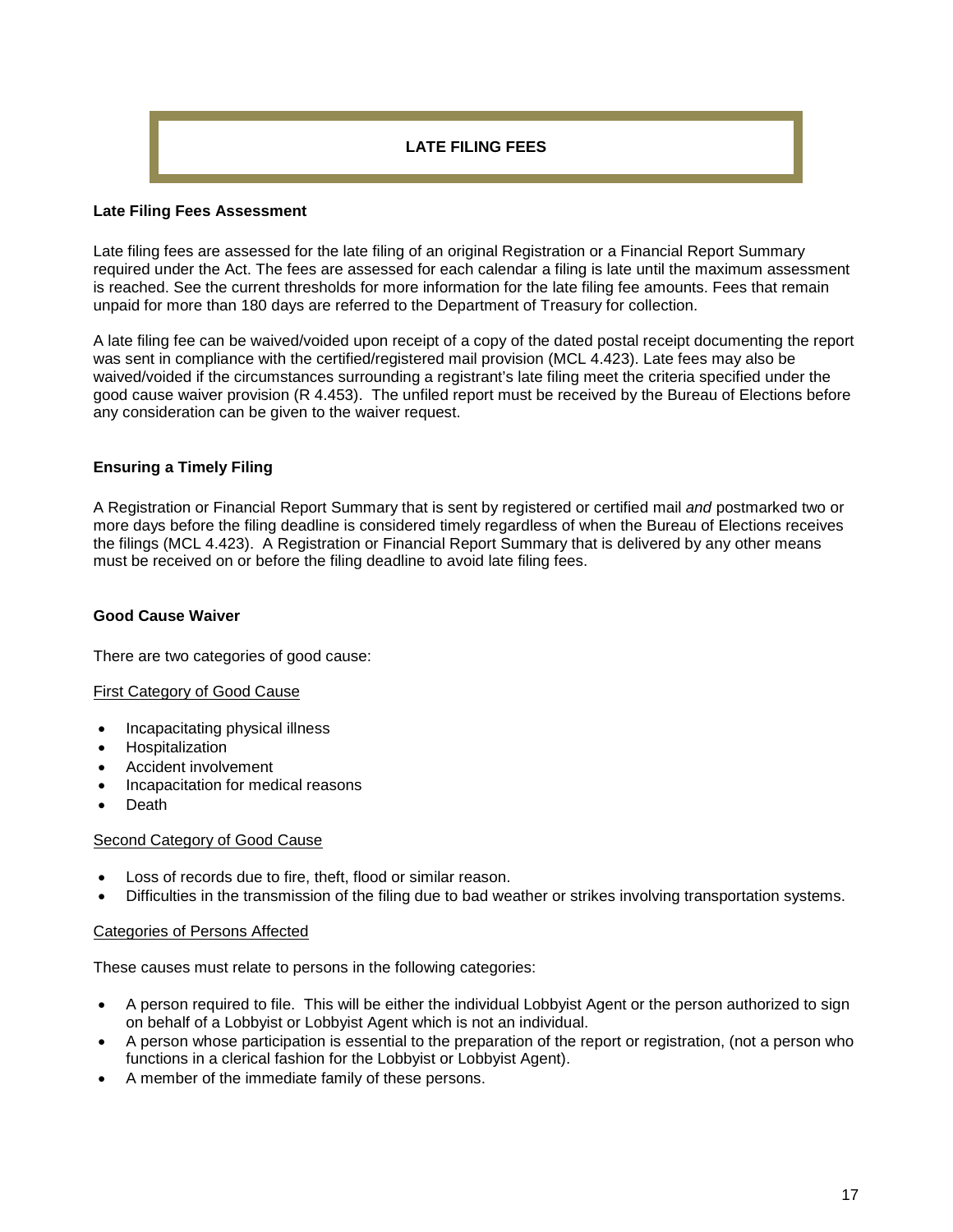## **The Waiver Request**

The request must be in writing and must contain the following:

- The reason for the request that fall into a category provided above.
- Documentation such as a letter from a physician or a police report providing the general nature of the good cause reason and the relevant dates the person was prevented from filing (Please do not include sensitive medical records or other personal information with a request).
- The signature of the person required to sign the registration or report referenced in the request.

The request must be sent to:

Michigan Department of State Bureau of Elections Richard H. Austin Building 430 W. Allegan Street, 1<sup>st</sup> Floor Lansing, Michigan 48918

The registrant requesting a good cause waiver will receive a response in writing. If the request is granted, the fee will be voided. If the request is denied, the fee must be paid. Should you wish to appeal the denial of your request; a request for review can be sent to:

> Michigan Department of State Legal and Regulatory Services Administration 430 West Allegan Street, 4<sup>th</sup> Floor Richard H. Austin Bldg Lansing, Michigan 48918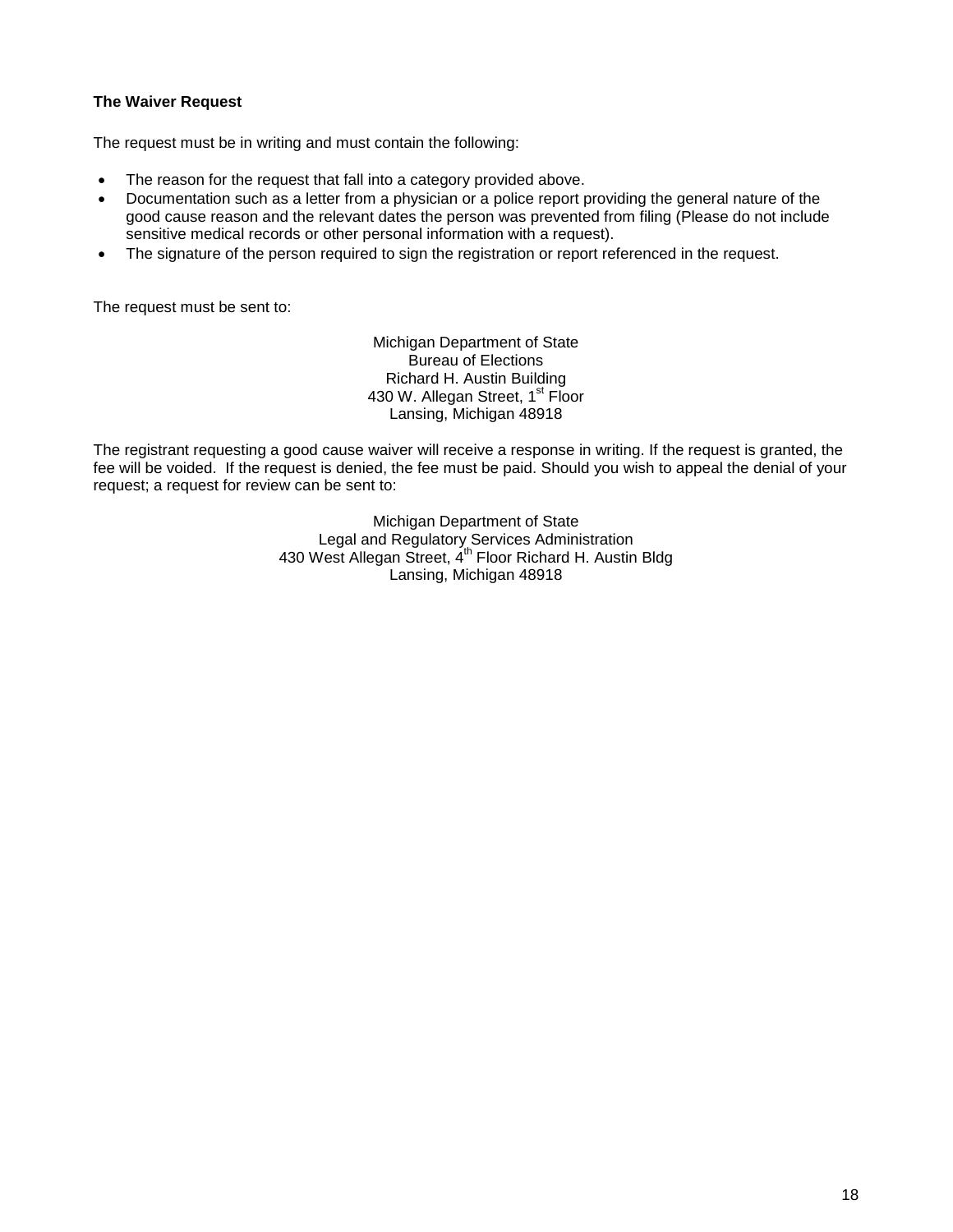# **PROHIBITIONS UNDER THE ACT**

#### **Prohibitions under the Act**

- A state senator or state representative who resigns from office may not make expenditures for lobbying or receive compensation or reimbursement for lobbying for the remainder of the term of office from which they resigned (Section 6(a)(1)).
- A person may not be employed as a Lobbyist Agent for compensation or reimbursement that is contingent in any manner upon the outcome of legislative or administrative action (Section 11(1)).
- A Lobbyist or Lobbyist Agent, or anyone acting on their behalf, may not give a gift or a loan to a lobbyable public official. For additional information, see the section on Prohibited Gifts.
- A Lobbyist or Lobbyist Agent may not give a preferential interest rate solely on the basis of a credit applicant being a lobbyable public official or a member of their immediate family (Section 11(1)).
- Information compiled from registration or report forms required under the Act, or from lists compiled from registration or report forms, may not be sold or used by any person for any commercial purpose (Section 11(3)).
- A public official, other than an individual who is employed or elected to a board or commission and is not an ex officio member or prohibited by law from having other employment, may not accept compensation or reimbursement, other than from the state, for personally engaging in lobbying (Section 11(4)). Public officials affected by this prohibition are defined as officials in the executive or legislative branch of state government (Section 6(2)).
- The Michigan Campaign Finance Act prohibits a state senator or state representative from accepting payment, for providing a service such as an appearance, a speech, an article, or any activity related to or associated with the performance of duties as an elected public official. This prohibition does not include wages, salaries, other employee compensation and expense authorized to be paid by the state or a political subdivision of the state to a person holding elected office. A state senator or state representative may accept travel, lodging and meals associated with an event at which the legislature provides such a service. For additional information, see the section on Honoraria.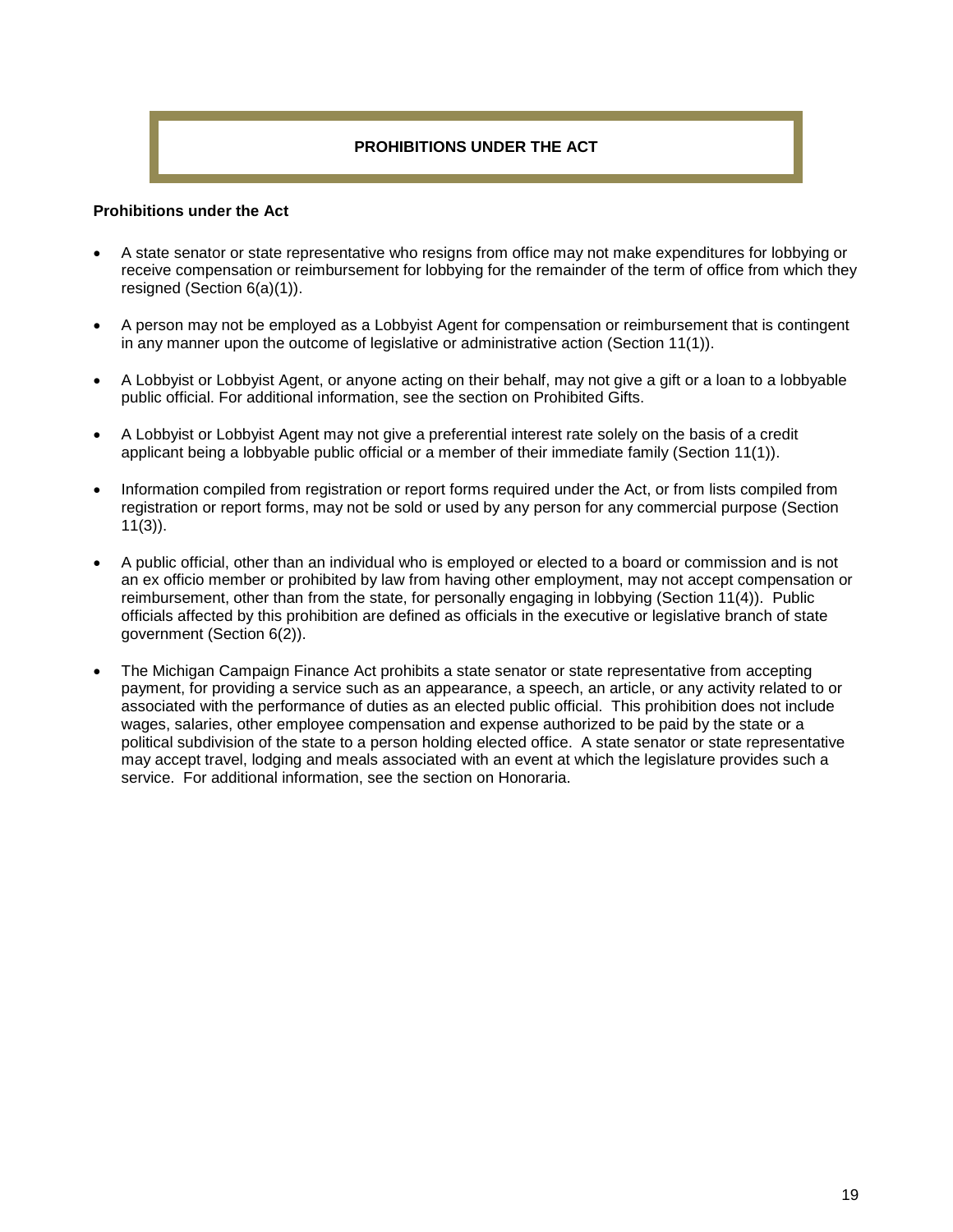# **COMPLAINTS**

## **Complaints**

Anyone who believes that a violation of the Lobby Registration Act has occurred may file a written complaint with the Secretary of State as indicated under Section 14 and Administrative Rule 63. There is no specific form required in order to submit a complaint. However, the complaint must contain the following:

- The complaint must be typewritten or handwritten in ink and include the name, address and phone number of the person submitting the complaint.
- The name and address of the alleged violator.
- A description of the alleged violation in reasonable detail.
- Any evidence or documentation of the alleged violation that is available.
- A verification statement that is worded exactly as indicated below:

"I certify that the statements set forth above are true to the best of my knowledge, information and belief."

- This verification statement must appear after the items listed above.
- The complainant must place their signature after the verification statement.

Completed complaints are to be sent to the following address:

Michigan Department of State Bureau of Elections Richard H. Austin Building 430 W. Allegan Street, 1<sup>st</sup> Floor Lansing, Michigan 48918

Upon receipt of a sworn complaint, the Secretary of State determines whether complaint is complete in all respects, as indicated under Rule 63. If such a determination is made, the Secretary of State will then forward the complaint to the Attorney General who will investigate to determine if Act or Administrative Rules have been violated. Both the complainant and the alleged violator will be notified, of the actions taken relative to the complaint, as required under Section 14 and Administrative Rule 63.

As is indicated under Section 17 of the Act, the Attorney General, upon an investigation and determination that the Act or Administrative Rules have been violated, shall initiate a civil action to enforce the Act or begin a criminal prosecution for the imposition of criminal penalties.